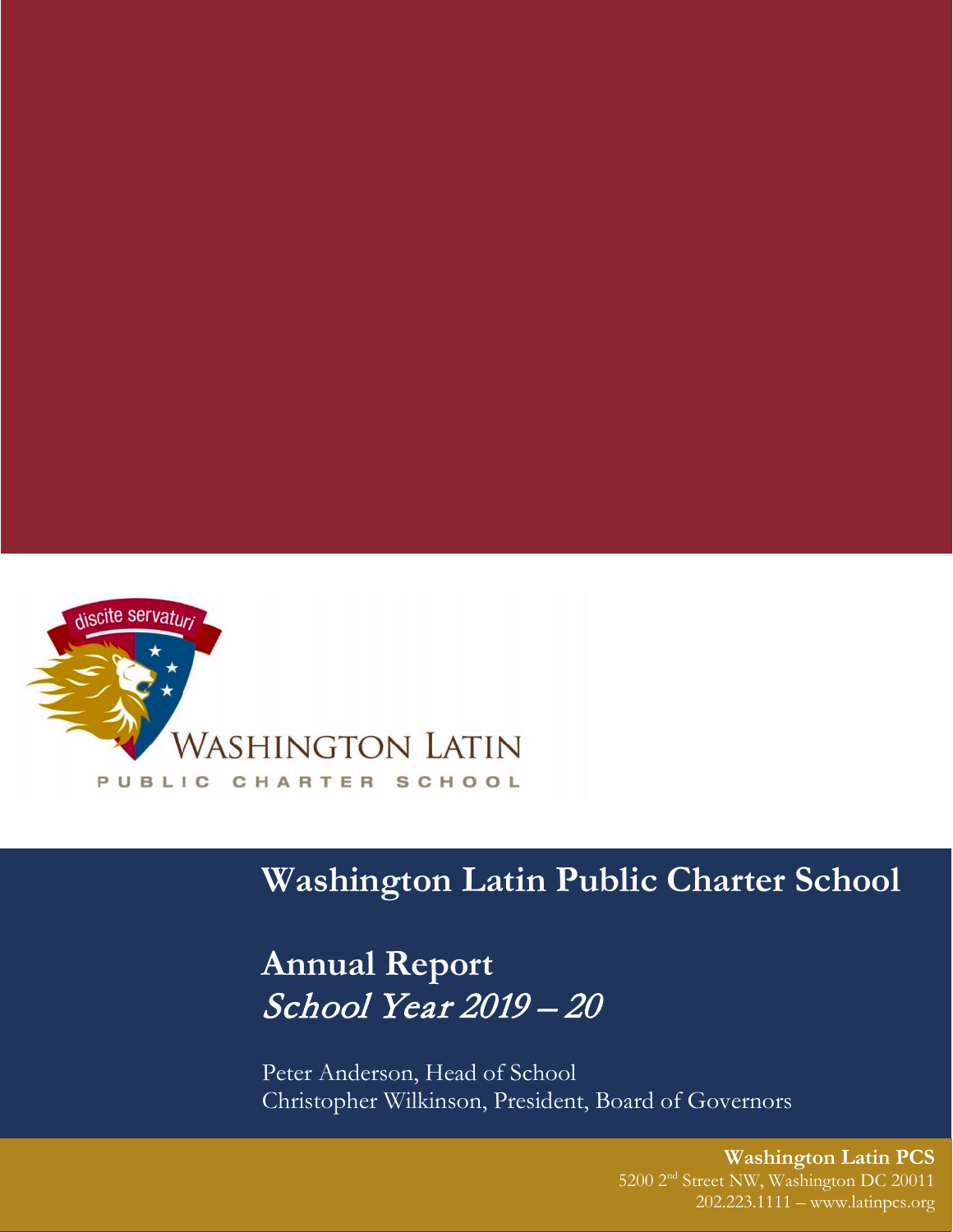# Table of Contents

| Our Mission                                     |    |
|-------------------------------------------------|----|
| Our Philosophy                                  |    |
|                                                 |    |
|                                                 |    |
| Curriculum and Instruction                      |    |
| Curriculum Guide<br>Parent/Guardian Involvement |    |
|                                                 |    |
|                                                 |    |
| Meeting our Mission<br>Campus Data Reports      |    |
|                                                 |    |
| <b>COVID Pandemic Response</b>                  |    |
| Planning for Expansion                          |    |
| Recognition of Faculty and Students             |    |
|                                                 |    |
|                                                 | 23 |
| <b>Faculty Roster</b>                           |    |
| <b>Board Ros</b>                                |    |
| Financials                                      |    |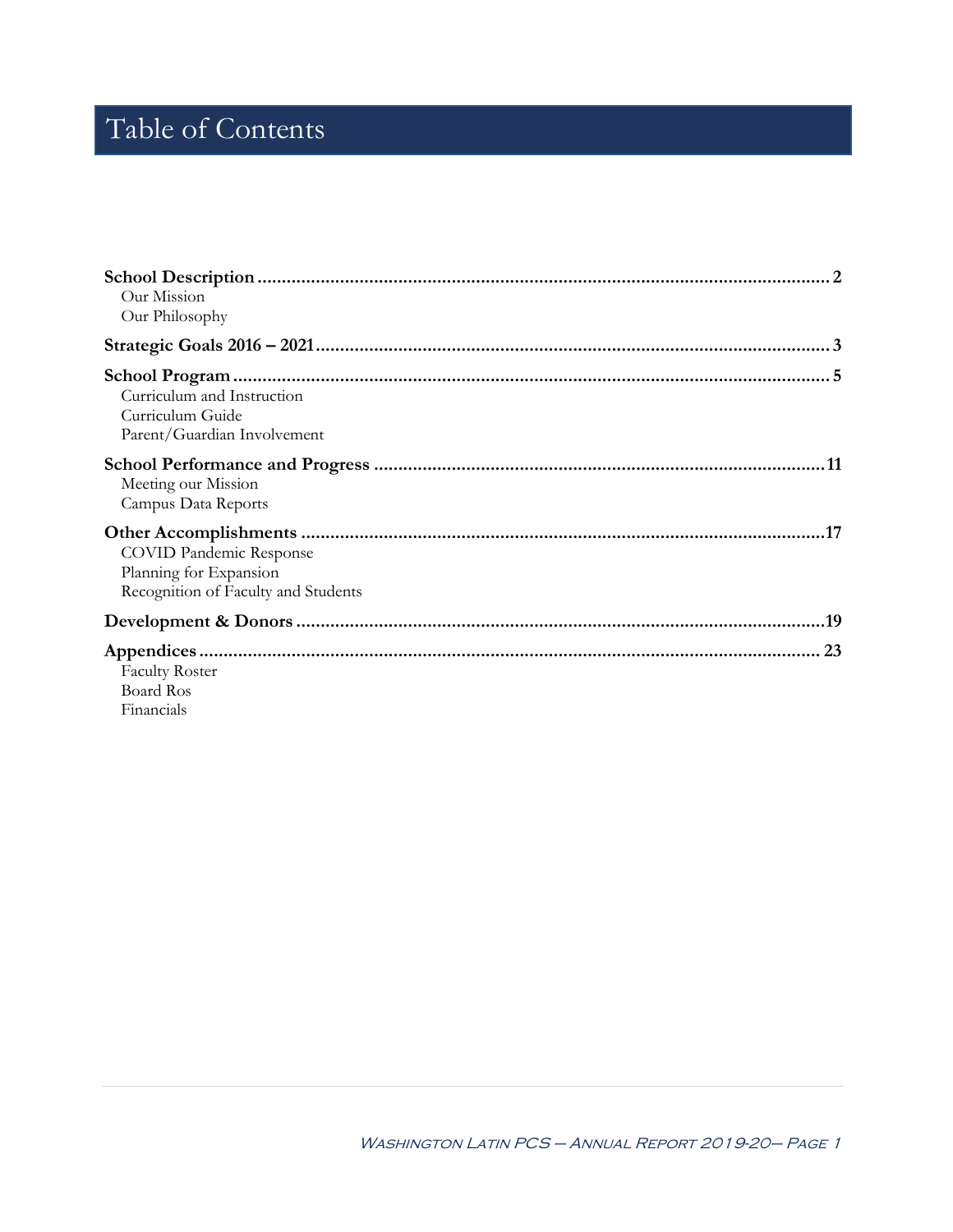## School Description

## **Washington Latin Mission**

Washington Latin Public Charter School (WLPCS or Latin) provides a challenging, classical education that is accessible to students throughout the District of Columbia. Challenging, classical, and accessible are fundamental words in the mission of our school. Our talented and caring faculty and staff challenge students with high academic and personal expectations. Ours is a school where words matter, ideas matter, and people matter.

## **Washington Latin Philosophy**

Washington Latin is a school with a particular culture and a clear mission. We believe that all students deserve a quality education that goes beyond preparation and focuses on developing knowledge, understanding, and humanity. We believe that education is a training of character, and character is the intersection of intellectual development and moral integrity. We aim towards an ideal in our program: developing students to be thoughtful people who will contribute to the public good and continue a life-long quest towards a fuller humanity.

Our program focuses on developing each student's ability to be thoughtful, to consider the views and needs of others, and to act with integrity. The greatest challenge comes in our expectation that students will think before they act and do what is right rather than what is expedient. Our classical curriculum provides a strong foundation in reading, writing mathematics, science and critical thinking, and it gives each student an understanding of the basis, in history, of western democracy.

As a charter school, we are open to all students who reside in the District of Columbia, and in each year of the school's existence, we have enrolled students from each of the eight wards. Any student, in grades 5 through 12, who is eager to learn and willing to work for an excellent education will find our program rewarding and will, upon graduation, be prepared for work at the college or university level.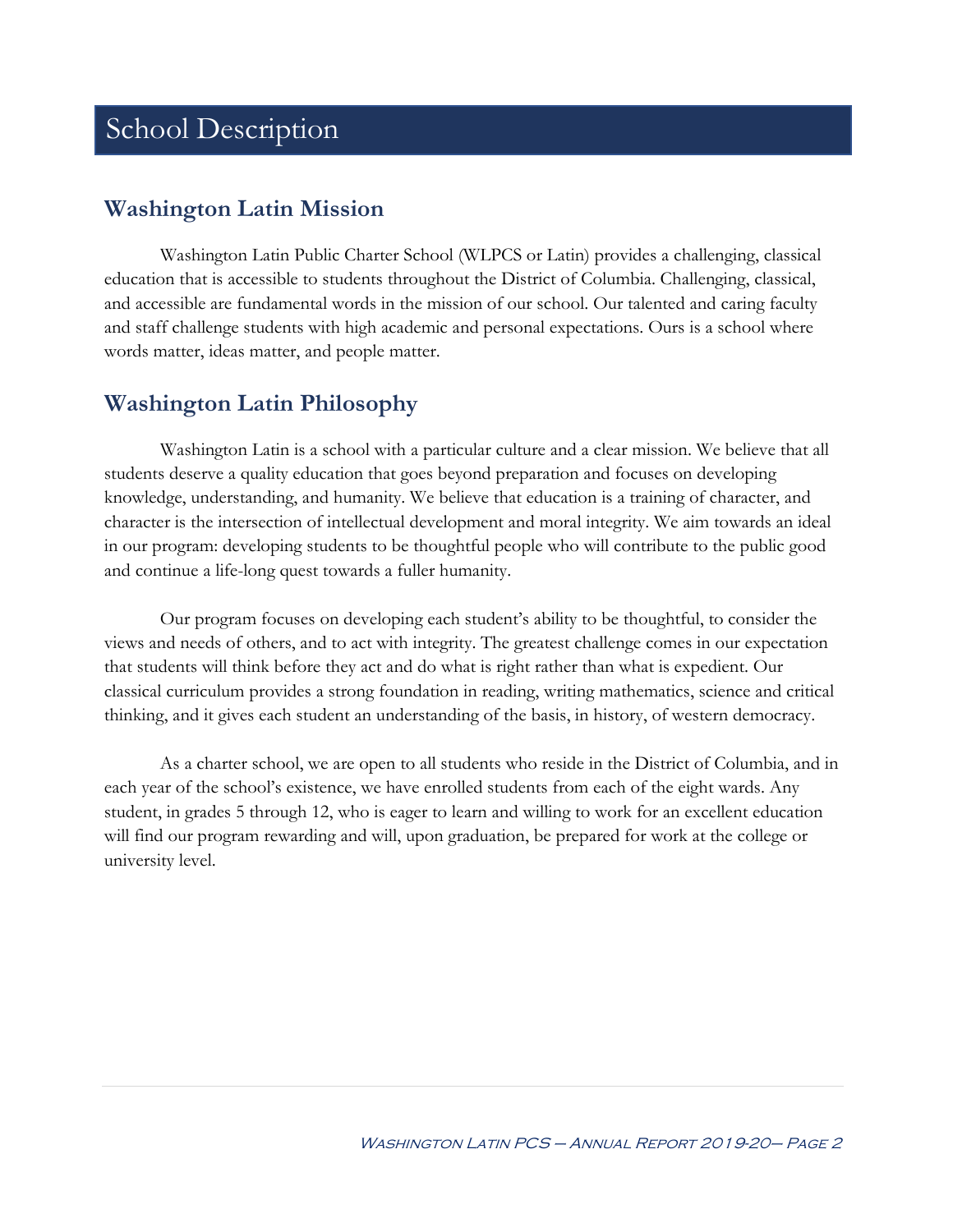# Strategic Goals 2016 – 2021

In 2014-15, the school's Board of Governors and leadership embarked on a systematic strategic planning process. After an exhaustive review of current needs and careful consideration of future possibilities, we established a clear set of priorities and goals. These priorities and goals focused us on strengthening our model, ensuring that all essential elements of Washington Latin are sustainable.

## *Ensuring the academic success of all our students, regardless of their background.*

- Develop Washington Latin-specific assessments, called the Latin Academic Indices, that measure the knowledge and skills our curriculum emphasizes.
- Increase performance on annual proficiency assessments, both overall and in each sub-group, to narrow the achievement gap.
- Increase our students' college readiness, as measured by national tests (SAT, ACT, and Advanced Placement).
- Increase our graduates' college entrance, persistence, and graduation rates, with particular emphasis on supporting students who are low-income or first-generation college students in their families.

## *Sustaining our diversity among our students to reflect the racial and socioeconomic diversity of D.C.*

- Increase student socio-economic diversity to better reflect that of the District.
- Sustain student racial diversity and continue to mirror racial demographics of D.C.
- Increase the diversity of the faculty and staff in both race and gender.
- Maintain an accomplished, skilled, and engaged set of community volunteers as the Board of Governors, who bring a range of expertise and reflect the diversity of the community.

## *Building a faculty and leadership pipeline that ensures stability and makes growth possible.*

- Increase retention to build a cadre of excellent teachers who stay at the school, become experts in the Latin model and commit to our community.
- Increase faculty compensation to attract and retain teachers.
- Refine our professional development and evaluation program with both more development opportunities and more systematic evaluation and feedback.

## *Managing leadership transitions, both in the administration and on the Board of Governors.*

- Identify a leadership structure for Washington Latin that is both financially sustainable and organizationally flexible to respond to changing needs, emerging challenges and opportunities.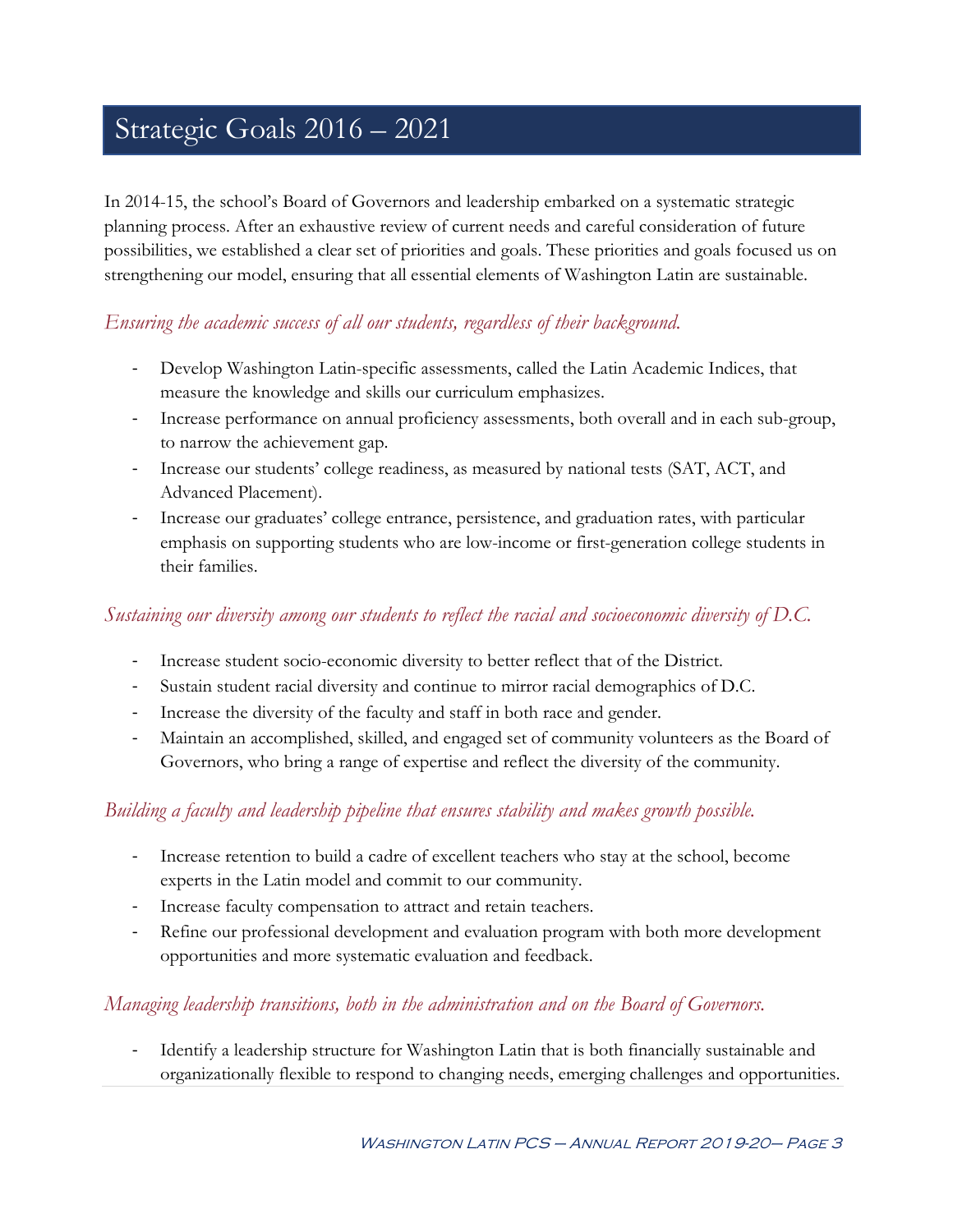## *Meeting families' increasing demand, including opening a new school.*

- Explore partnerships with other schools or organizations to help students make the academic leap from elementary to middle school and enter Washington Latin adequately prepared for our rigorous curriculum.
- Begin expansion by opening a middle school with two to three grades, growing "organically" into the full complement of grades.

## *Refining our financial model and finding additional revenue sources to fund our commitment to small class size.*

- Refine the existing financial model to ensure the sustainability of the current school with this small class-size model.
- Examine the long-term relationship of the school's expenses (particularly faculty/staff salaries) and expected revenues (both per-pupil allotments and fundraising) to consider our long-term future needs and plans.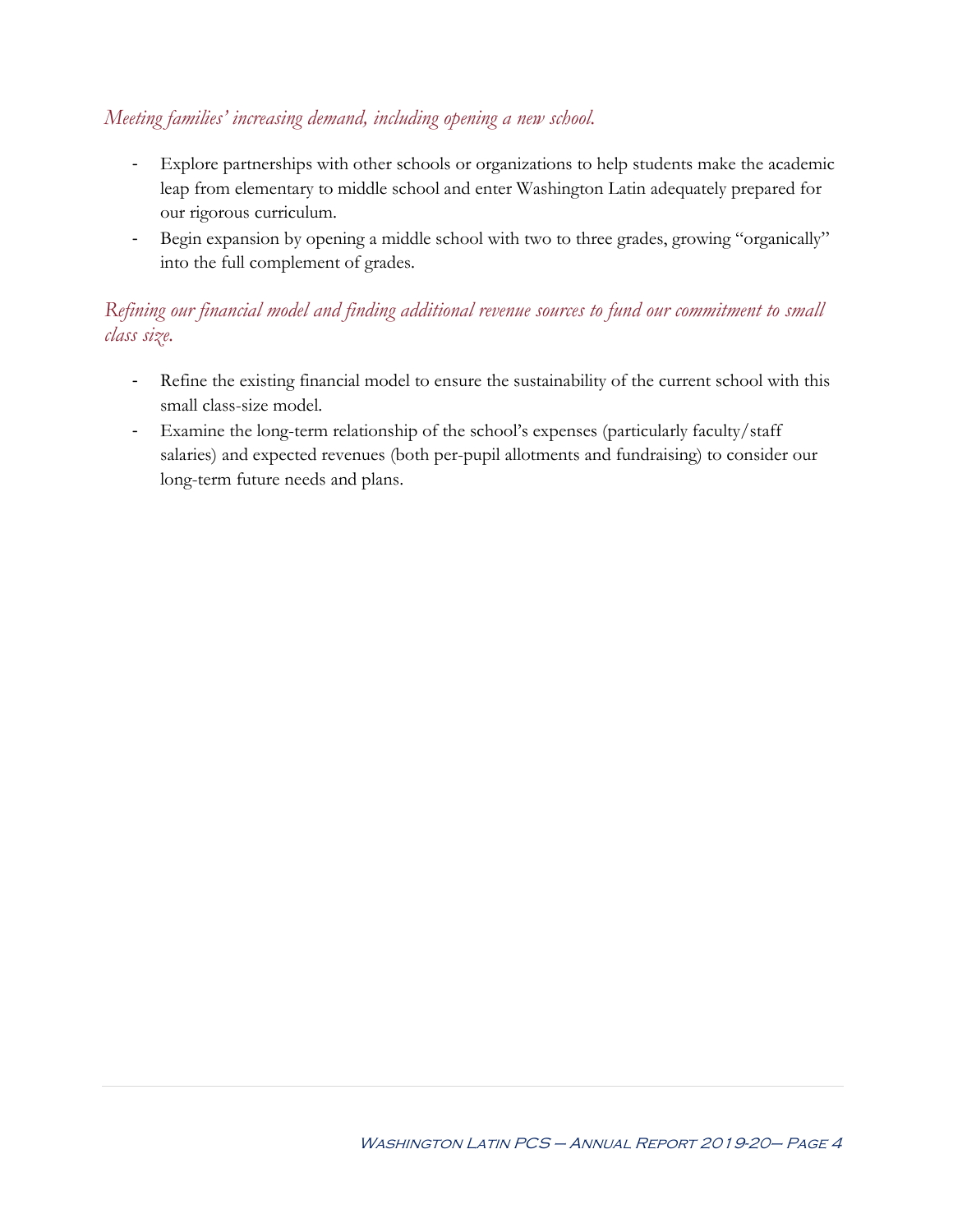# School Program

## **Curriculum and Instruction**

As a classical school, we align ourselves with the established wisdom of the ancients, particularly the cultures of Greece and Rome. We believe that many of the tenets of the ancient world remain relevant in the modern world. Our students study the language, literature, and history of the ancients. We further believe that education is a training of character, and character is the intersection of intellectual development and moral integrity. We seek to develop each student's ability to be thoughtful, consider the views and needs of others, and act with integrity.

## **Classical Education**

A "classical education for the modern world" emphasizes the reality that any curriculum grounded in the classical tradition must hold simultaneously to the timeless truths of the traditions of Greece and Rome, and the timely pressures of life in the 21st century. At WLPCS, we stress fundamental legacies of the classical tradition: education for citizenship in a democracy; the Latin language and the heritage of the Greco-Roman world; and public oratory. We strive to convey these legacies in an environment and culture that includes some of the best of contemporary life: a commitment to a diverse student body and a variety of pedagogies. We aim to use both the ancient methods of repetition and Socratic dialogue, as well as the contemporary innovations of technology and cooperative learning.

## **Curriculum Framework**

Our curriculum is designed to inform, provoke, challenge, and inspire our students so that ultimately, they have a more in-depth knowledge both of themselves and of the world they enter as adults. There are four critical elements of the curricula of WLPCS and are what guide the curricular and instructional decisions of school leaders and teachers.

- *Moral Issues* Teachers identify the major moral questions that arise within their curricula, and students respond to these questions through class activities including Socratic Seminars.
- Academic Indices These indices are those facts and ideas that are critical for WLPCS students to know and understand before they graduate. Indices are continuing to be identified and developed by content area.
- **Common Core Standards Common Core Standards are the standards recognized by** schools in the District of Columbia. They are also taught within the curricula of WLPCS classes and assessed by PARCC.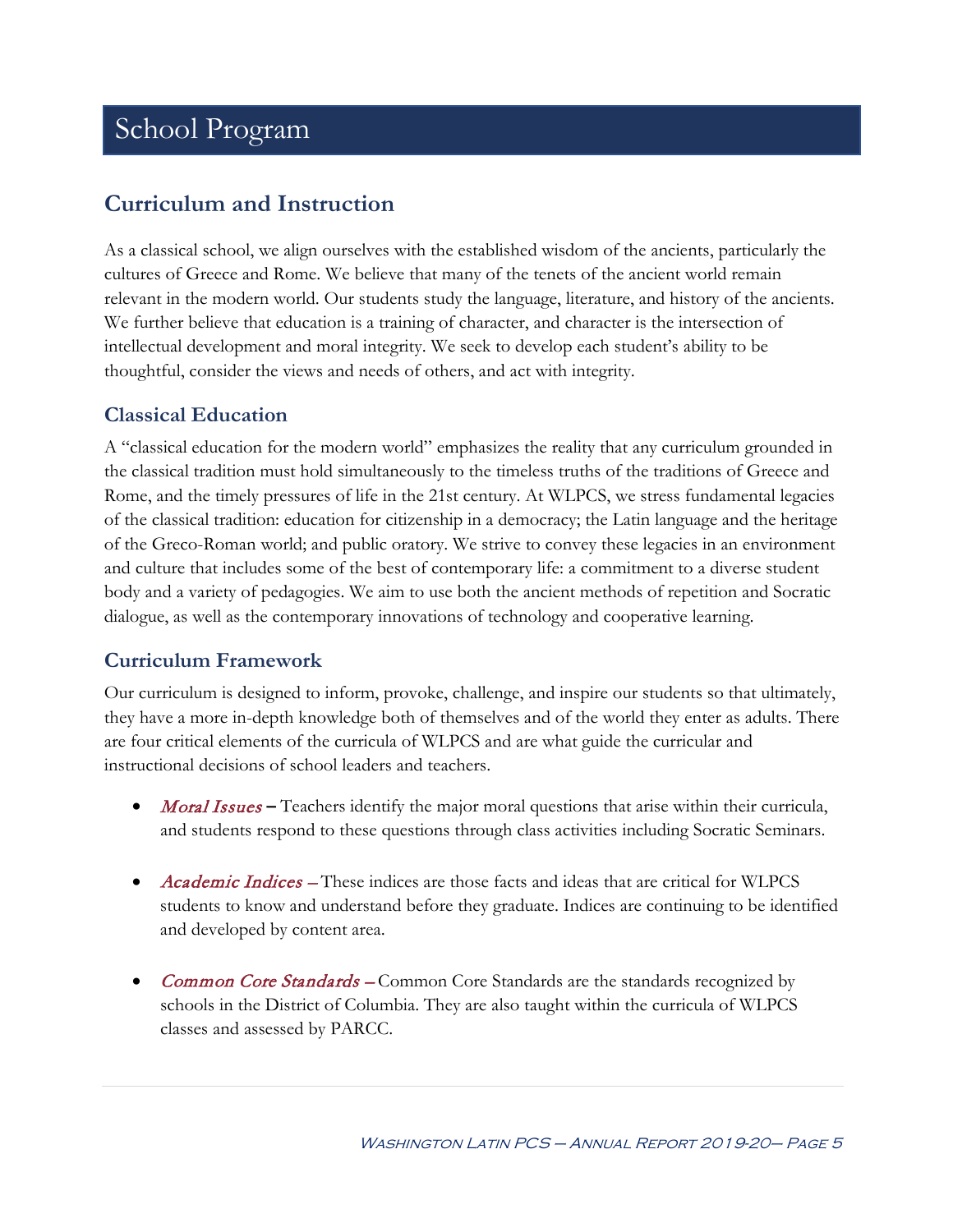• Teacher Choice – Teachers identify their areas of strength and interest, and they teach facts and skills to students in the content of their curricula.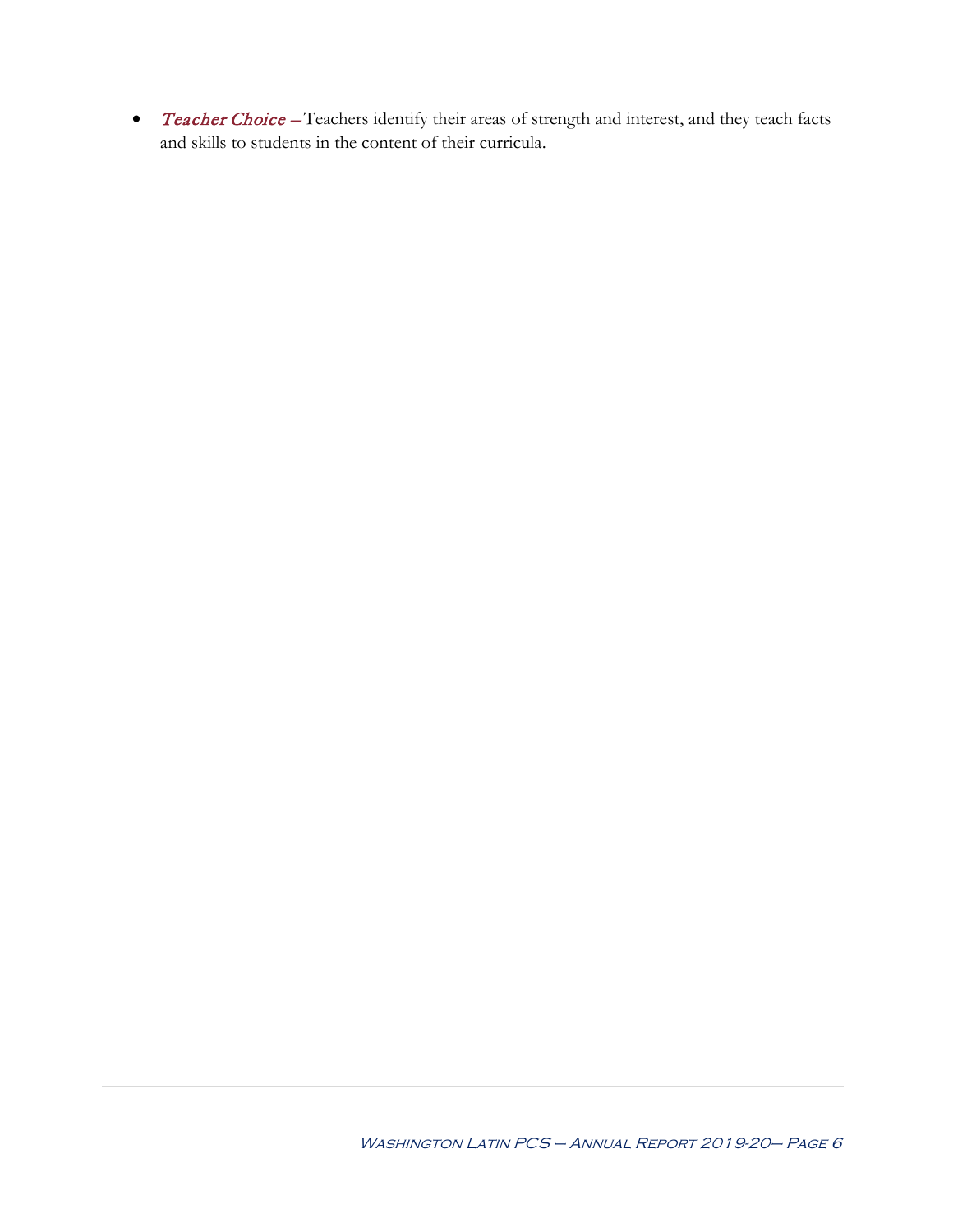

# **WASHINGTON LATIN PCS CURRICULUM FRAMEWORK**



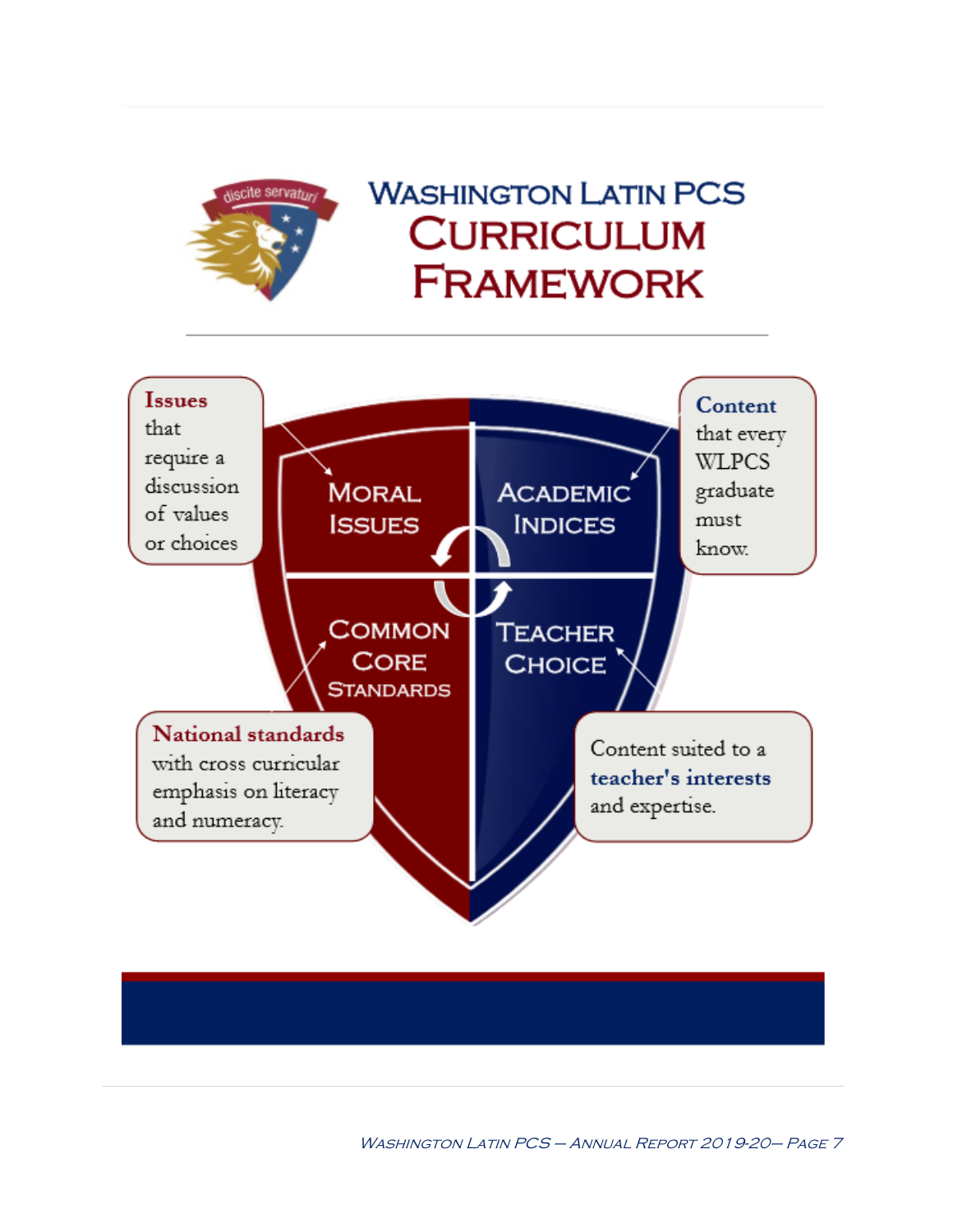## **Instructional Framework**



### **Plan**

- Plan standards-based lesson objectives consistent with the Washington Latin curriculum framework
- Plan based on moral issues, the academic indices, and Common Core Standards
- Plan based on an understanding of students and the teaching context
- Plan strategies, questions, and assessments
- Develop routines to maximize instructional time
- Arrange the physical environment to allow for optimal learning

### **Teach**

- Use strategies and tasks to engage all students in rigorous work
- Use a variety of questions (disproportionately evidence-dependent questions at the higher levels of Bloom's Taxonomy and Webb's Depth of Knowledge)
- Facilitate student-to-student interaction and academic talk
- Implement routines to maximize instructional time
- Build positive relationships with students
- Build a positive, learning-focused, welcoming and inclusive classroom
- Reinforce positive behavior, redirect off-task behavior and de-escalate challenging behavior
- Check for understanding (and adjust, as necessary)

## **Reflect/Adjust**

- Examine student work
- Provide specific, timely academic feedback to students
- Communicate regularly with parents
- Reflect on the efficacy of instruction:
	- o Are the students engaged?
	- o Are they understanding the concepts being taught?
	- o Are they able to apply the knowledge learned?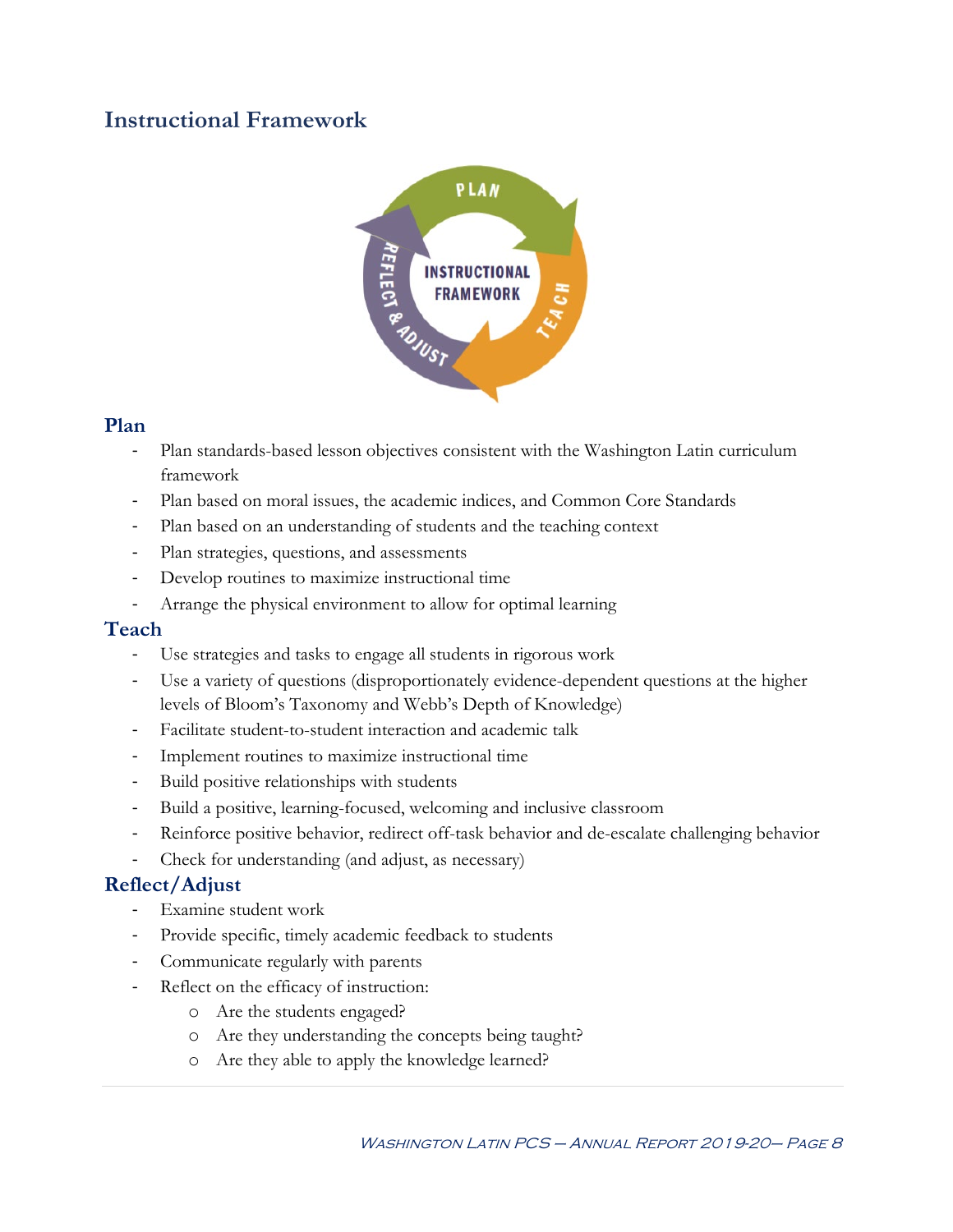- Seek feedback from students, supervisors and/or colleagues
- Adjust plans for future instruction

## **Curriculum Guide**

### English

The English curriculum throughout the school emphasizes active reading and engaged writing. Students read both classic works of literature and more modern works chosen for their examination of moral issues. An independent reading program at each level allows students to read books of their own choice. Instruction in literacy includes work on grammar and sentence structure. The writing curriculum introduces writing as a process and asks students to write frequently and in several genres. In fifth grade, students take a separate public speaking course; instruction and practice in the art of public discourse is, after that, part of each course in the school.

### Mathematics

The mathematics curriculum aims to provide students with a solid foundation in all the basic numeric operations. Students are expected to be able to perform these basic operations before they can move on to the more abstract ideas of algebra and geometry. In grades 5 and 6, students are grouped according to their previous expertise and facility with basic operations; in grades 7- 10, depending on their comfort with numeric operations, students either continue their work on basic math or begin their high-school work on Algebra I, II, and geometry. For some advanced 10th grade students, Pre-Calculus is an option in the high school. High-school students can also elect to take Statistics, AP Calculus or AP Statistics to fulfill their four-year high-school math requirement.

Throughout the curriculum, students repeat concepts until they understand them deeply; they also learn how to apply their knowledge to unknown problems. Throughout the school, the mathematics curriculum emphasizes automaticity with basic functions, application of prior knowledge to problems, and an appreciation for the beautiful mystery of mathematics.

## **History**

The history curriculum begins in the fifth grade with a world geography course. Students are expected to know the names of countries and capitals throughout the world and to be familiar with the world map. In the sixth grade, students study a year of civics, with a emphasis on the founding documents that shaped the governance of the United States of America. In seventh grade, the curriculum explicitly introduces students to the history of Greece and Rome, and to the significant figures of the classical tradition. The 8th grade curriculum leads students through their first comprehensive study of United States history.

In the 9th and 10th grades, students study two years of World History, beginning with the shaping of civilization in the Fertile Crescent and moving to the present. The 9th and 10th grade world history courses emphasize depth over breadth, focusing mainly on those moments in history when moral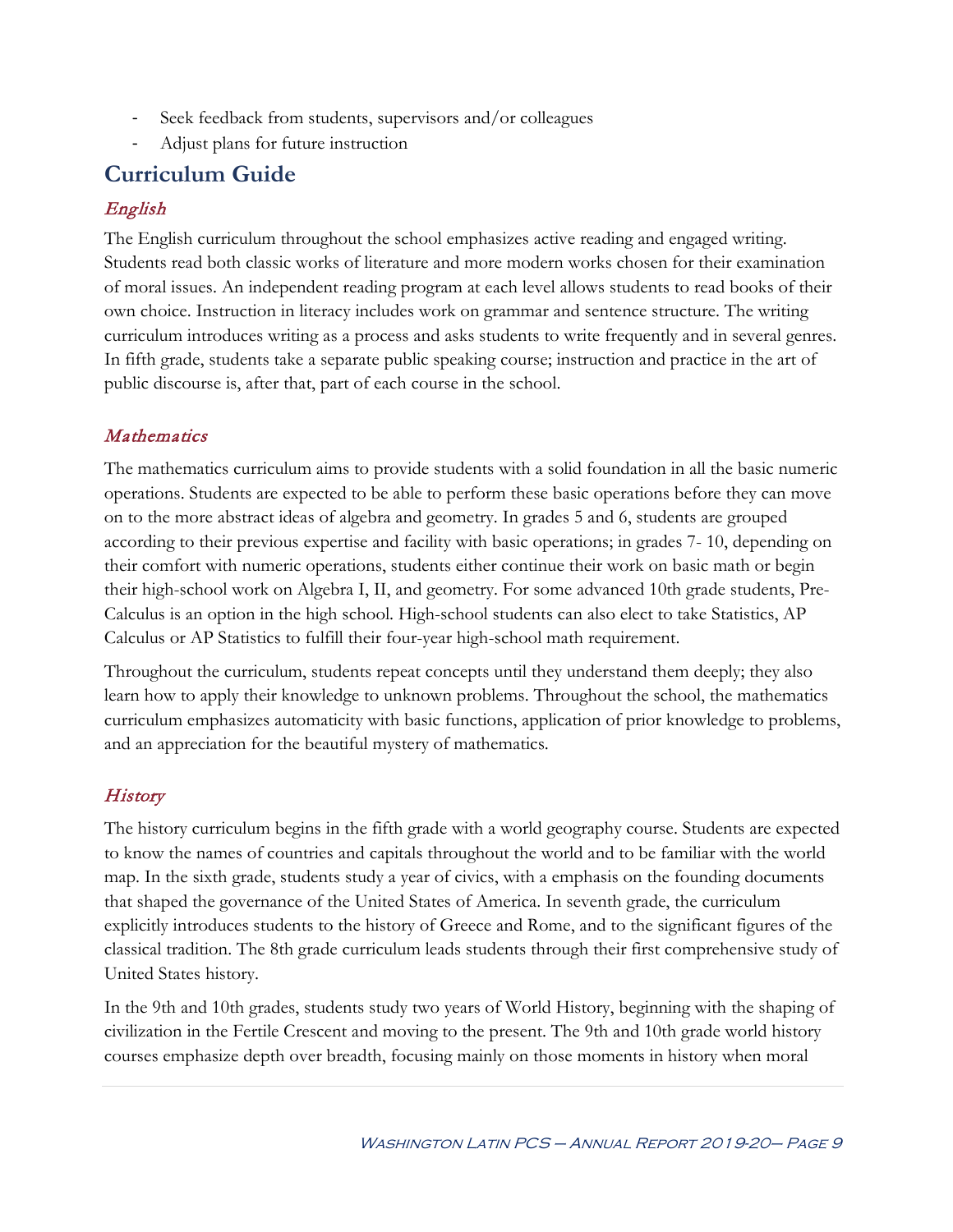decisions came into play. Juniors study U.S. history in depth and seniors take a semester of DC History and a semester of Government. Throughout the curriculum, students learn to ask essential questions, that raise fundamental issues about scarcity of resources, governance of peoples, and causes for conflict.

### Science

The science curriculum at WLPCS aims to introduce students to both the method and wonder of science. In grades 5 and 6, students work labs and units designed by the inquiry-based FOSS science curriculum. They investigate questions from the four main areas of science: earth, chemical, physical and life. After this introduction, students receive more specialized instruction in each of these areas: in 7th grade, they study life science in more depth, focusing mainly on those aspects of life science that are crucial to understanding some of the issues of biology now in the news. In 8th grade, the emphasis is on earth science, again with an emphasis on a moral issue like the harvesting of diamonds or the search for oil.

The 9th grade begins the three-year high-school sequence with an introduction to physics. This course makes understandable some complicated but fundamental physical concepts such as electricity, motion, light, and sound. In the tenth grade, building on their understanding of physics, students take a general chemistry class, with an emphasis on the skills and content foundational to their future study of biology. Juniors take Biology and seniors may elect to take AP Biology, AP Environmental Science, Marine Biology, or Astronomy. Throughout the curriculum, students are asked to practice the habits of the scientist: to be painfully precise and endlessly curious.

## Latin/World Languages

As the cornerstone of its curriculum, WLPCS asks all students to study Latin through at least the third level of the language. Beginning in 5th and 6th grade, students examine the basic grammatical principles of Latin, laying the groundwork for their more formal instruction in grade 7. The curriculum stresses Latin's legacy to the English language, both in grammar and vocabulary. Students also learn the significant characters and tales of Greek and Roman mythology, and the phrases the ancient tradition has bequeathed to our everyday speech. In grades 7, 8, 9, and 10, depending on when they enter school, students take either Latin I, II, or III. The first two years cover the essential features of grammar and introduce students to some passages of real Latin. By the third year, students are ready to translate some of the world's most well-known and loved classical texts.

In addition to Latin, we also provide a strong foundation for our students' development as global citizens through study of modern world languages. All upper school students must complete at least two years of study in either French, Arabic, or Mandarin. We strongly encourage students to continue their language studies beyond the two-year requirement, as they will reap more benefits from higher language proficiency. Proficiency in a new language is a portal to literature, cultures, historical perspectives, and human experiences. In addition to these intrinsic benefits, students gain many practical benefits from long-term language study, as multilingualism is a highly valued, marketable skill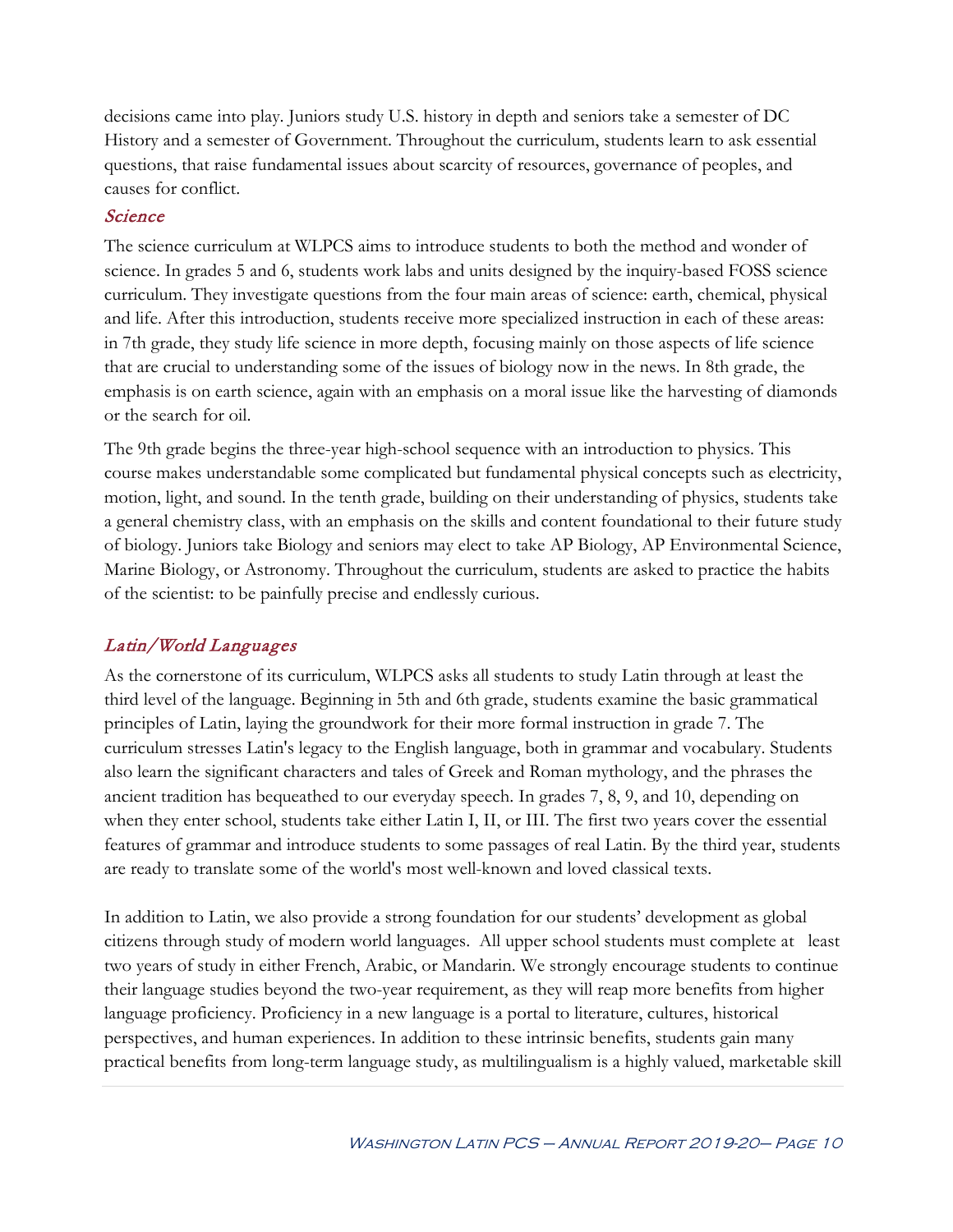that enables students to navigate our increasingly connected world competently. Many Washington Latin students do enroll in higher level language courses, and some of our young language enthusiasts have even enrolled in more than one language course, studying two of our three languages at once.

#### Arts

Instruction in the arts is also an essential component of the curriculum at WLPCS. Students in grades 5 and 6 take drama classes aligned with the English curriculum. Using the literature of the English classroom as an anchor, students learn how to "get inside" a character and how to write about characters imaginatively. In grades  $7 - 8$ , students receive formal instruction in visual art and music, a semester of each in each year. In the high school, all students are required to take a semester each of art and music. Poetry contests, visual art shows, a dance course, music concerts, and dramatic presentations complement the required instruction in the arts.

## Physical Education/Health

In grades 5 and 6, students receive instruction in physical education with an emphasis on learning the habit of daily activity and exercise. In both grades one day of the week is devoted to health education, including such topics as nutrition, fitness, substance abuse prevention, and emotional wellbeing. Students in grades 7 – 8 are required to participate in a sport at least two seasons of each academic year. In the high school, all students are required to complete five "seasons" of physical activity, one of which is a physical education class. Before they graduate, all Upper School students must also take a semester of health.

## **Parent/Guardian Involvement**

Latin's Parent Faculty Association (PFA) is very supportive of and engaged with the school. From the annual Parent-Faculty Social to a speakers' series on parenting and education issues, the PFA's programs connect strongly with the school. Grade representatives keep families informed of school news between meetings, and they also assist teachers with field trips and classroom activities. Contributions to Latin Pride, our annual fundraiser, support Latin by helping teachers outfit their classrooms, supplementing arts and science curricula, paying practice facility fees for athletic teams, helping with end-of-year class trips, hosting teacher lunches during Parent Conferences, and supporting teachers.

During the initial period of closure due to the COVID-19 pandemic in Spring 2020, Washington Latin prioritized sustaining our relational culture with both students and families. While offering a mostly asynchronous learning model, we maintained social activities for students, such as advisory lunch and student assemblies. In addition, we added new mechanisms for parent outreach, ranging from online parent meetings that engaged up to 300 parent to mechanisms as simple as regular calls to every household during distance learning.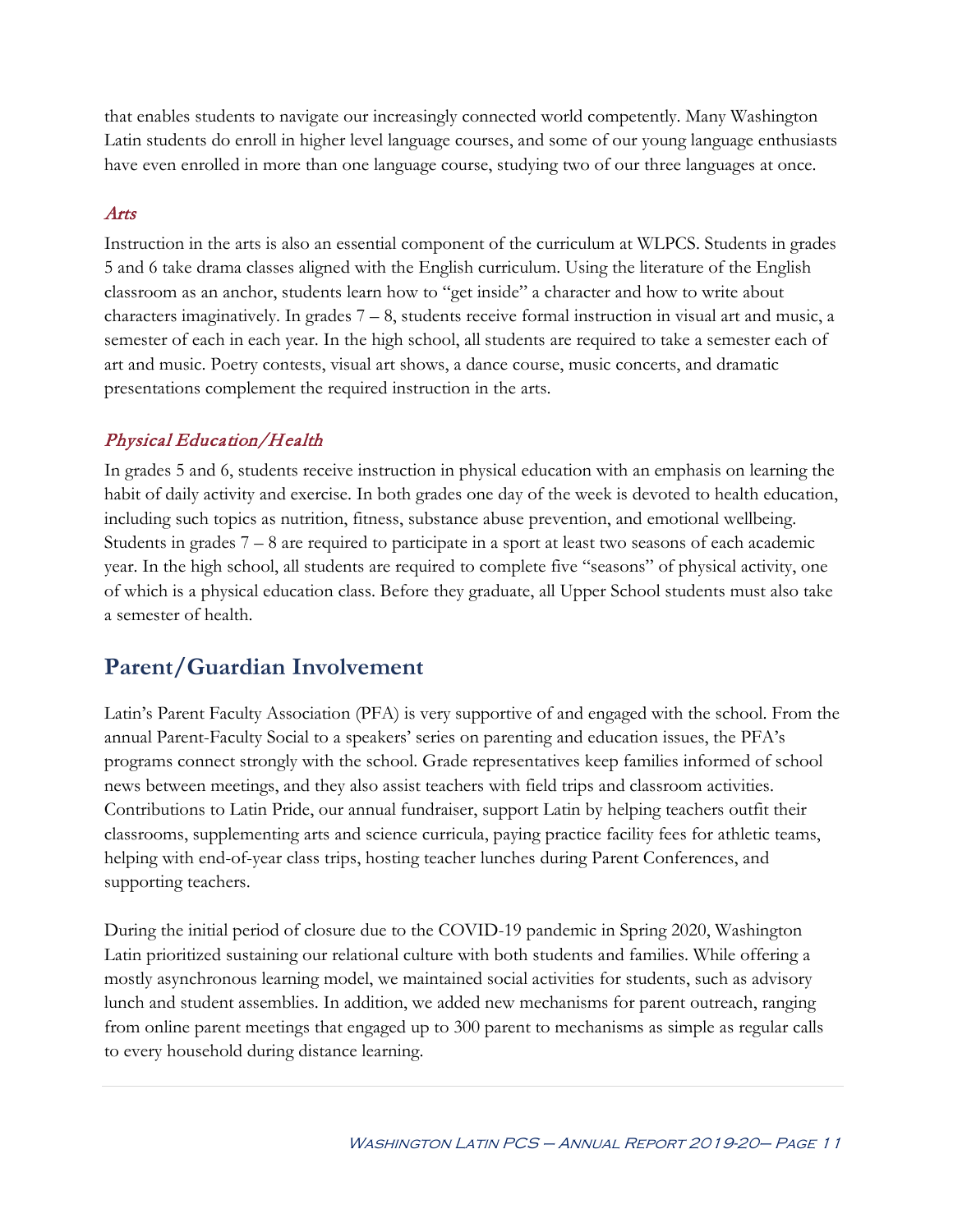## School Performance and Progress

## **Meeting Our Mission**

Washington Latin's mission is focused on two primary concepts: offering a high quality and rigorous classical education and ensuring that this education is accessible to any student in DC. We have several initiatives to ensure that all students are able to access our program, in terms of participating fully in the school's academic and extra-curricular programs and having the opportunity to be successful.

First, we provide a classical education that is **high-quality and rigorous**. The Latin model relies on several key elements to ensure this happens:

- An experienced, stable faculty.
- Small classes and overall school size, with a low student-to-teacher ratio to ensure that all students are known, as scholars and people, and that they receive personalized attention.
- Classical approach to teaching, including regular training for teachers on the approach in general and on specific strategies to develop students' ability to understand, reason, and debate essential questions.
- A liberal arts curriculum with a diversity of courses offered, including a range of subjects (such as the Arts), as well as a focus on developing students' analytical, speaking, and writing skills.

Latin employs several strategies to ensure that students from across DC have **equal access** to join our community and be successful:

- Providing information on enrollment as broadly as possible, including in Spanish and in distant neighborhoods, as well as on our campus
- Once students are enrolled, offering transportation to and from neighborhoods at a significant distance from the school, including Anacostia.
- Providing intensive academic support to students performing below grade level or otherwise showing signs that they are at risk of school failure (including academic performance, behavioral issues, attendance problems, or other indications of difficulty). This includes additional intensive classes in core subjects (math and ELA) and before- and after-school tutoring support.
- Offering a full complement of Special Education and Mental Health supports, including making it possible. for students to self-refer for counseling for any reason. More than  $\frac{1}{4}$  of the school's student body regularly sees mental health counselors.
- Ensuring access to all extra-curricular activities for all students, regardless of family income, providing needed funding for transportation, field trips, foreign language travel, and more to students who would otherwise not be able to afford these activities.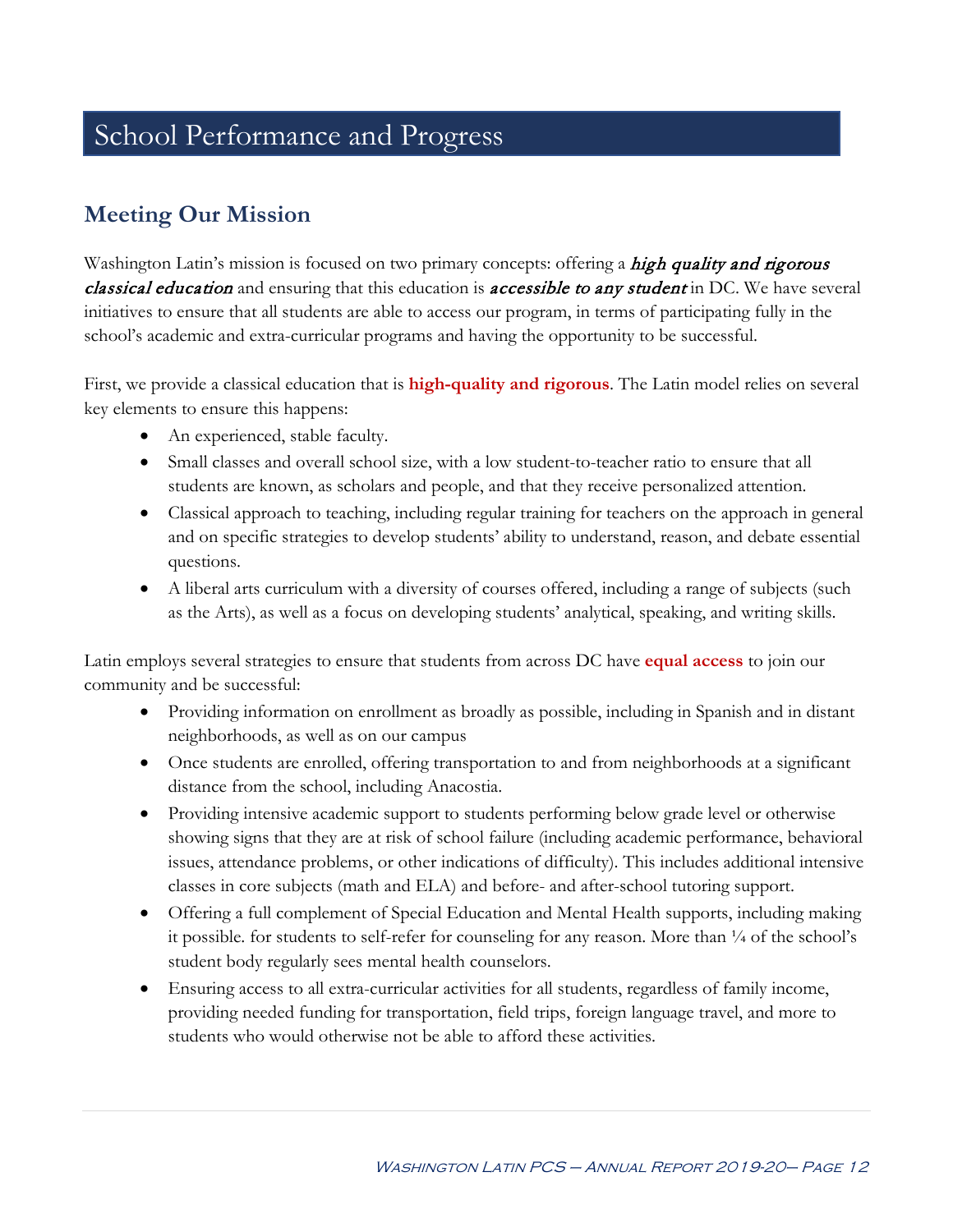## **School Year (SY) 2019-20 Annual Report: Campus Data Report**

*A note on SY 2019-20: The COVID-19 pandemic caused DC public and public charter schools to transition to remote learning after* March 13, 2020*. Schools were not required to report daily attendance or discipline events during this initial period of remote learning. Therefore, it is important to note that the data for SY 2019-20 effectively end on March 13, 2020.*

| Source      | Data Point                                        |
|-------------|---------------------------------------------------|
| <b>PCSB</b> | LEA Name: Washington Latin PCS                    |
| <b>PCSB</b> | Campus Name: Washington Latin PCS - Middle School |
| <b>PCSB</b> | Grades served: 5--8                               |
| <b>PCSB</b> | Overall Audited Enrollment: 381                   |

## **Enrollment by grade level according to OSSE's Audited Enrollment Report**

| Grade                   | PK3 | PK4 | <b>KG</b> |           | 2  |    |                  | Ð     |       |
|-------------------------|-----|-----|-----------|-----------|----|----|------------------|-------|-------|
| <b>Student</b><br>Count |     |     |           |           |    |    |                  | 95    | 98    |
| Grade                   |     |     |           | <b>10</b> | 11 | 12 | Altern-<br>ative | Adult | SPED* |
| <b>Student</b><br>Count | 94  | 94  |           |           |    |    |                  |       |       |

\*Note: This field is only filled in for St. Coletta Special Education PCS as it is the only charter LEA that exclusively serves students with disabilities.

### **Student Data Points**

| School      | Total number of instructional days: 182                                                         |
|-------------|-------------------------------------------------------------------------------------------------|
|             | Number of instructional days, not including holidays or professional development days,          |
|             | for the majority of the school.                                                                 |
|             | If your school has certain grades with different calendars, please note it.                     |
|             | Note: The number of instructional days reported here should match the number approved by $OSSE$ |
|             | during the 180 day waiver process in SY 2019-20.                                                |
| <b>PCSB</b> | <b>Suspension Rate: 4.2%</b>                                                                    |
|             |                                                                                                 |
| <b>PCSB</b> | Expulsion Rate: 0.00%                                                                           |
|             |                                                                                                 |
| <b>PCSB</b> | <b>Instructional Time Lost to Out-of-School Suspensions:</b> 0.07%                              |
|             |                                                                                                 |
| <b>PCSB</b> | In-Seat Attendance: 95.7%*                                                                      |
|             |                                                                                                 |
| <b>PCSB</b> | <b>Average Daily Attendance:</b>                                                                |
|             | The SRA requires annual reports to include a school's average daily membership.                 |
|             | To meet this requirement, PCSB will provide following verified data points: (1) audited         |
|             | enrollment; (2) mid-year withdrawals; and (3) mid-year entries. (No action necessary.)          |
| <b>PCSB</b> | Midyear Withdrawals: $0.8\%$ (3 students)*                                                      |
|             |                                                                                                 |
| <b>PCSB</b> | <b>Midyear Entries:</b> $0.0\%$ (0 students)*                                                   |
|             |                                                                                                 |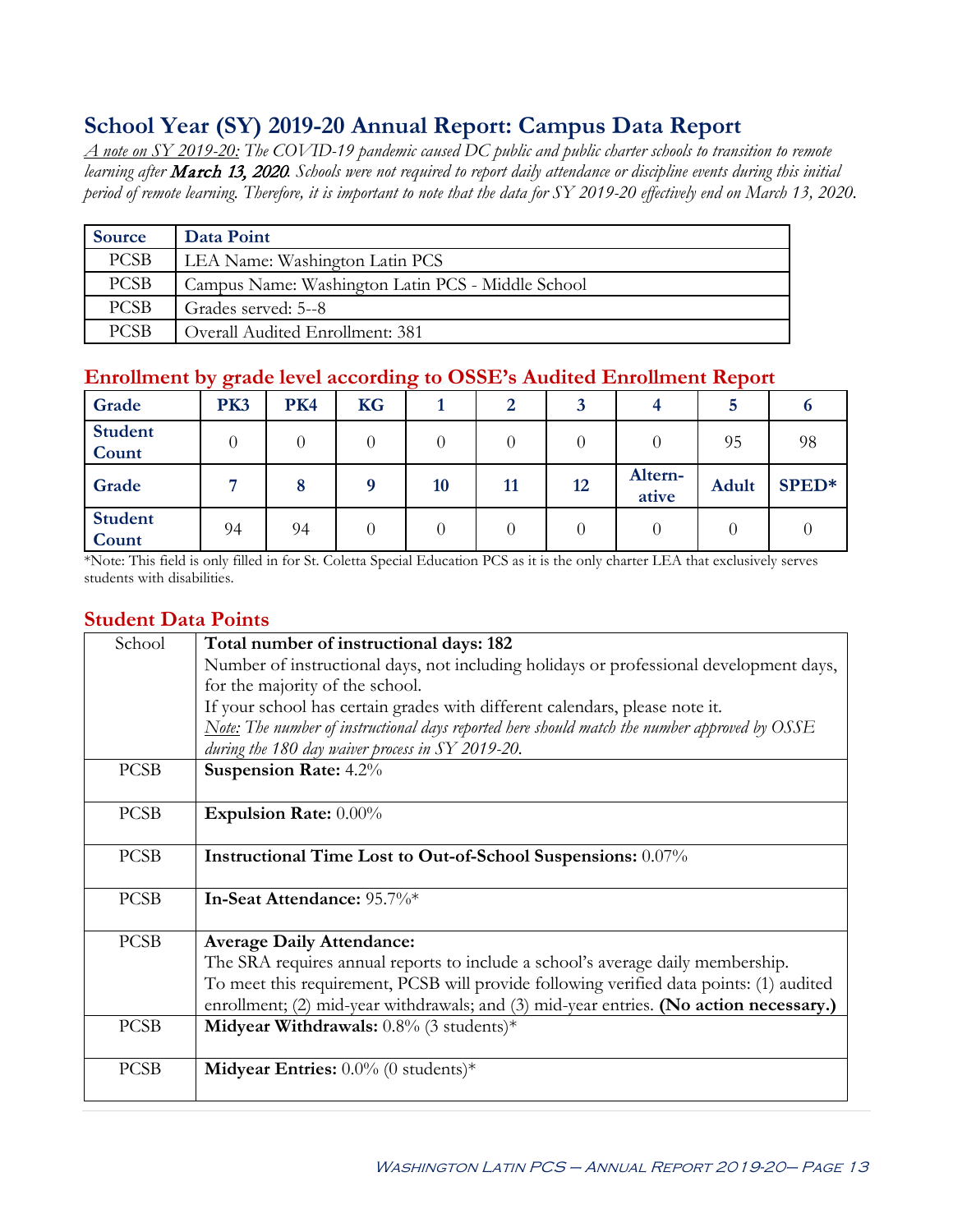| <b>PCSB</b> | <b>Promotion Rate (LEA): 99.0%</b>                  |
|-------------|-----------------------------------------------------|
| <b>PCSB</b> | <b>College Acceptance Rate:</b> Not Applicable      |
| $(SY18-19)$ |                                                     |
| <b>PCSB</b> | <b>College Admission Test Score: Not Applicable</b> |
| $(SY18-19)$ |                                                     |
| <b>PCSB</b> | <b>Graduation Rate:</b> Not Applicable              |
| $(SY18-19)$ |                                                     |

## **Faculty and Staff Data Points**

| School | <b>Teacher Attrition Rate: 8%</b>                                                                                                                                                                                                                                                                                                                                                                                                                                                                        |  |
|--------|----------------------------------------------------------------------------------------------------------------------------------------------------------------------------------------------------------------------------------------------------------------------------------------------------------------------------------------------------------------------------------------------------------------------------------------------------------------------------------------------------------|--|
| School | <b>Number of Teachers: 36</b><br>"Teacher" is defined as any adult responsible for the instruction of students at least<br>50% of the time, including, but not limited to, lead teachers, teacher residents, special<br>education teachers, and teacher fellows.                                                                                                                                                                                                                                         |  |
| School | <b>Teacher Salary:</b><br>Average: \$64,961.13<br>Range -- Minimum: \$45,706.50<br>Maximum: \$88,366.00                                                                                                                                                                                                                                                                                                                                                                                                  |  |
| School | <b>Executive Compensation:</b><br>Salaries (including bonuses) of the five most highly-compensated individuals in the<br>organization, if over \$100,000, for SY 2019-20.<br>Peter Anderson, Head of School - \$168,000<br>Diana Smith, Principal - \$124,809<br>Yinnie Tse, Director of Finance - \$119,000<br>Kate Cromwell, Director of Development & Communications – \$107,156<br>James Kelly, Assistant Principal - \$103,058<br>NB: These are LEA leadership positions and thus over both schools |  |

\*Notes:

- The provided in-seat attendance rates align to the in-seat attendance rates through March 13, 2020 available in OSSE's SY19-20 Authoritative Attendance Qlik application as of August 2020. However, the validated rates that schools will confirm with OSSE during Metric Calculation Confirmation this fall may vary slightly.
- Unvalidated MYW and MYE rates are provided based on examining student movement between 10/6 and 3/13 in SY 2019-20, attempting to mimic the DC School Report Card business rules as closely as possible. However, the validated student mobility rates that schools will confirm with OSSE during Metric Calculation Confirmation this fall may vary slightly.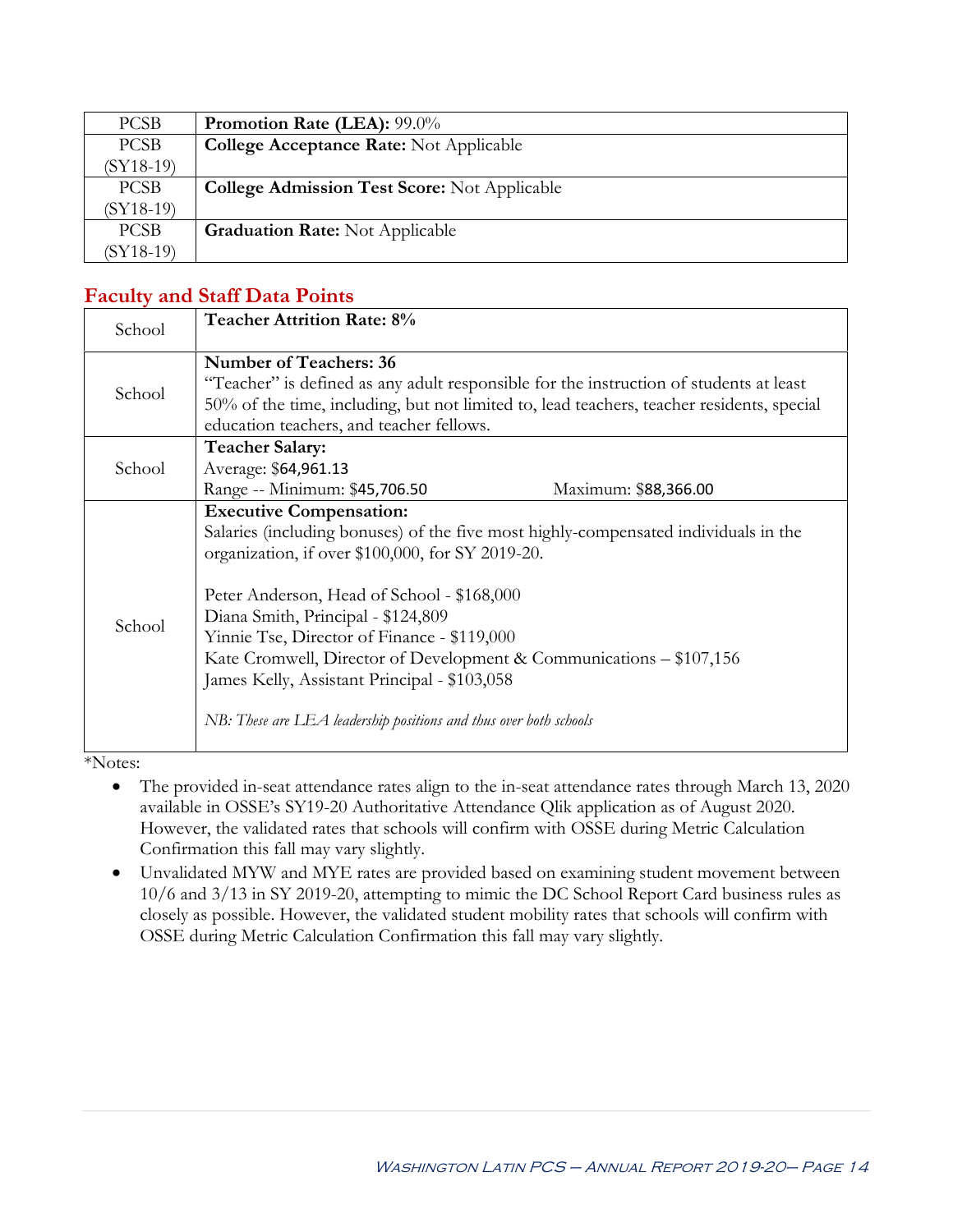## **School Year (SY) 2019-20 Annual Report: Campus Data Report Washington Latin Upper School**

*A note on SY 2019-20: The COVID-19 pandemic caused DC public and public charter schools to transition to remote learning after* March 13, 2020*. Schools were not required to report daily attendance or discipline events during this initial period of remote learning. Therefore, it is important to note that the data for SY 2019-20 effectively end on March 13, 2020.*

| <b>Source</b> | Data Point                                       |
|---------------|--------------------------------------------------|
| <b>PCSB</b>   | LEA Name: Washington Latin PCS                   |
| <b>PCSB</b>   | Campus Name: Washington Latin PCS - Upper School |
| <b>PCSB</b>   | Grades served: 9--12                             |
| <b>PCSB</b>   | Overall Audited Enrollment: 339                  |

## **Enrollment by grade level according to OSSE's Audited Enrollment Report**

| Grade            | PK3      | PK4 | <b>KG</b> |    | $\overline{2}$ |    |                  | D.           |       |
|------------------|----------|-----|-----------|----|----------------|----|------------------|--------------|-------|
| Student<br>Count | $\theta$ |     |           |    |                |    |                  |              |       |
| Grade            |          | 8   |           | 10 | 11             | 12 | Altern-<br>ative | <b>Adult</b> | SPED* |
| Student<br>Count |          |     | 104       | 86 | 76             | 73 |                  |              |       |

\*Note: This field is only filled in for St. Coletta Special Education PCS as it is the only charter LEA that exclusively serves students with disabilities.

## **Student Data Points**

| School      | Total number of instructional days: 182                                                                |
|-------------|--------------------------------------------------------------------------------------------------------|
|             | Number of instructional days, not including holidays or professional development days,                 |
|             | for the majority of the school. If your school has certain grades with different                       |
|             | calendars, please note it.                                                                             |
|             | <u>Note:</u> The number of instructional days reported here should match the number approved by $OSSE$ |
|             | during the 180 day waiver process in SY 2019-20.                                                       |
| <b>PCSB</b> | Suspension Rate: 8.6%                                                                                  |
| <b>PCSB</b> | <b>Expulsion Rate: 0.00%</b>                                                                           |
|             |                                                                                                        |
| <b>PCSB</b> | Instructional Time Lost to Out-of-School Suspensions: 0.36%                                            |
| <b>PCSB</b> | In-Seat Attendance: 93.7%*                                                                             |
|             |                                                                                                        |
| <b>PCSB</b> | <b>Average Daily Attendance:</b>                                                                       |
|             | The SRA requires annual reports to include a school's average daily membership.                        |
|             | To meet this requirement, PCSB will provide following verified data points: (1) audited                |
|             | enrollment; (2) mid-year withdrawals; and (3) mid-year entries. (No action necessary.)                 |
| <b>PCSB</b> | Midyear Withdrawals: $0.9\%$ (3 students)*                                                             |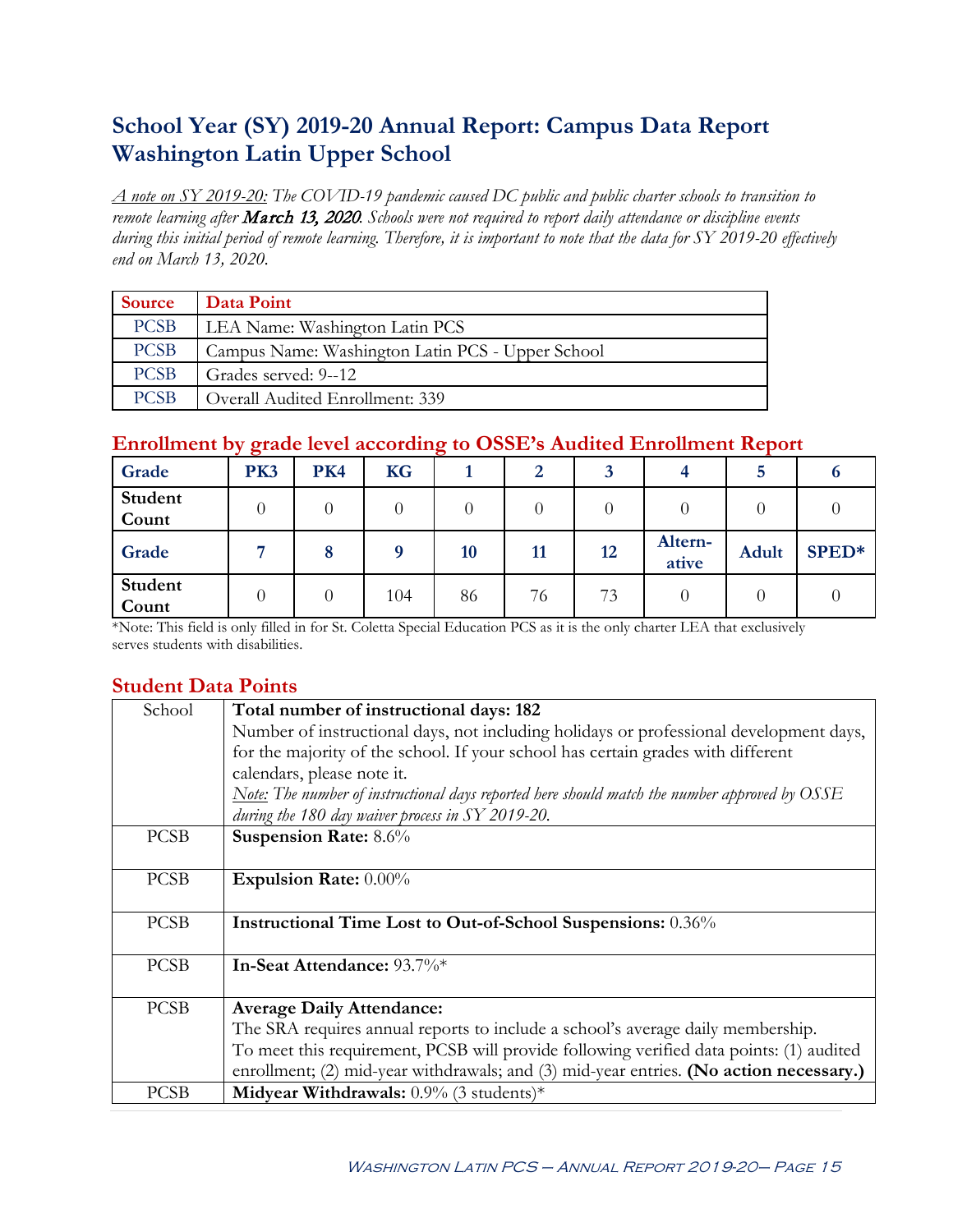| <b>PCSB</b> | <b>Midyear Entries:</b> $0.9\%$ (3 students)* |
|-------------|-----------------------------------------------|
|             |                                               |
| <b>PCSB</b> | Promotion Rate (LEA): 99.0%                   |
|             |                                               |
| <b>PCSB</b> | <b>College Acceptance Rate: 98.6%</b>         |
| $(SY18-19)$ |                                               |
| <b>PCSB</b> | College Admission Test Score: 90.7%           |
| $(SY18-19)$ |                                               |
| <b>PCSB</b> | <b>Graduation Rate:</b> 88.6%                 |
| $(SY18-19)$ |                                               |

#### **Faculty and Staff Data Points**

| School | <b>Teacher Attrition Rate: 8%</b>                                                                                                                                                                                                                                                                                                                                                                                                                                                                        |  |
|--------|----------------------------------------------------------------------------------------------------------------------------------------------------------------------------------------------------------------------------------------------------------------------------------------------------------------------------------------------------------------------------------------------------------------------------------------------------------------------------------------------------------|--|
| School | <b>Number of Teachers: 36</b><br>"Teacher" is defined as any adult responsible for the instruction of students at least<br>50% of the time, including, but not limited to, lead teachers, teacher residents, special<br>education teachers, and teacher fellows.                                                                                                                                                                                                                                         |  |
| School | <b>Teacher Salary:</b><br>Average: \$64,961.13<br>Range -- Minimum: \$45,706.50<br>Maximum: \$88,366.00                                                                                                                                                                                                                                                                                                                                                                                                  |  |
| School | <b>Executive Compensation:</b><br>Salaries (including bonuses) of the five most highly-compensated individuals in the<br>organization, if over \$100,000, for SY 2019-20.<br>Peter Anderson, Head of School - \$168,000<br>Diana Smith, Principal - \$124,809<br>Yinnie Tse, Director of Finance - \$119,000<br>Kate Cromwell, Director of Development & Communications – \$107,156<br>James Kelly, Assistant Principal - \$103,058<br>NB: These are LEA leadership positions and thus over both schools |  |

\*Notes:

- The provided in-seat attendance rates align to the in-seat attendance rates through March 13, 2020 available in OSSE's SY19-20 Authoritative Attendance Qlik application as of August 2020. However, the validated rates that schools will confirm with OSSE during Metric Calculation Confirmation this fall may vary slightly.
- Unvalidated MYW and MYE rates are provided based on examining student movement between 10/6 and 3/13 in SY 2019-20, attempting to mimic the DC School Report Card business rules as closely as possible. However, the validated student mobility rates that schools will confirm with OSSE during Metric Calculation Confirmation this fall may vary slightly.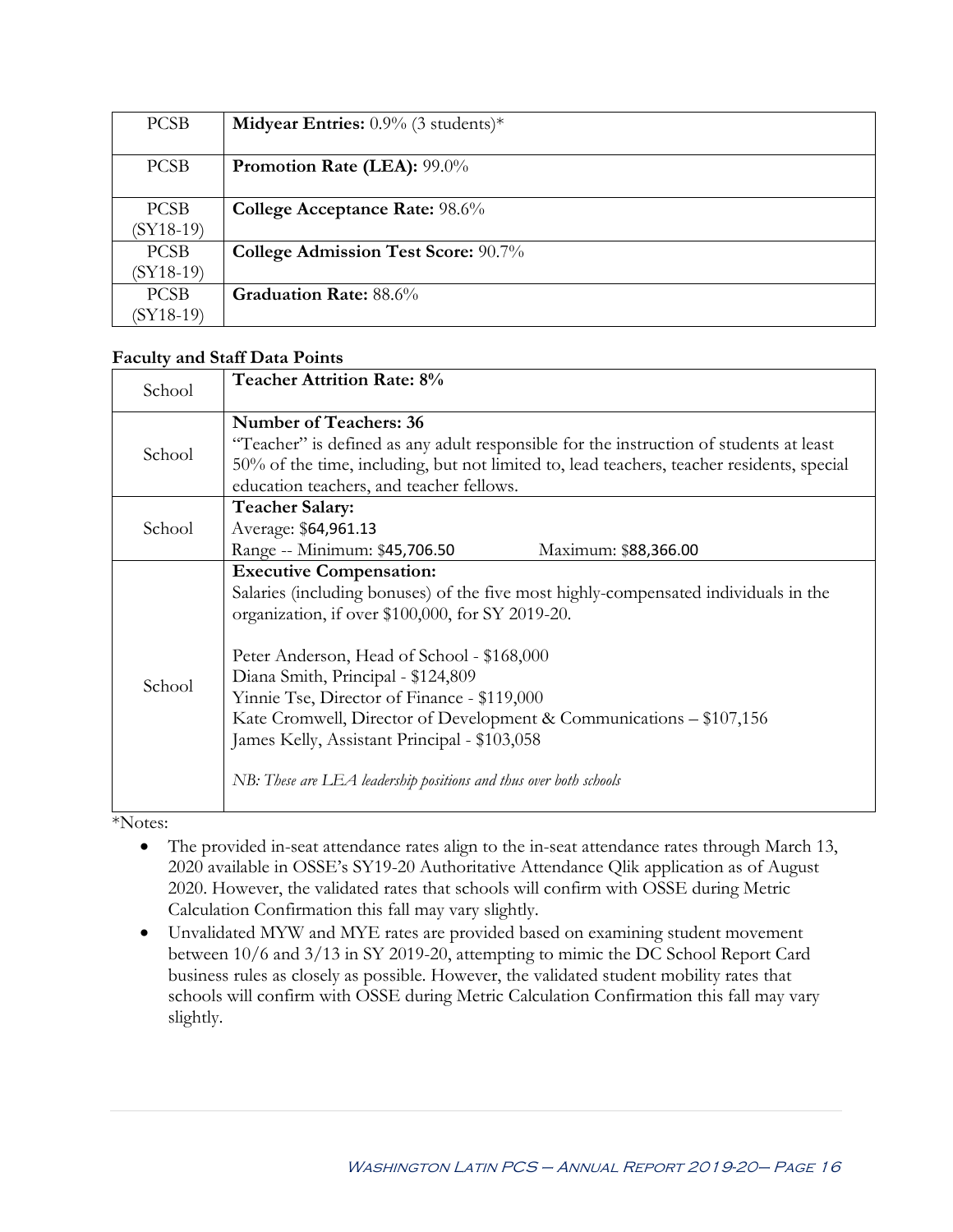## Other Accomplishments

## **COVID Response**

The COVID pandemic and school closure in March required us to "reinvent school." Separated from our students virtually overnight, we quickly established a new approach. Our highly relational model is especially difficult to deliver remotely, with its personalized attention to student needs and commitment to discussions of moral issues through Socratic seminars. Our initial response to the closure focused on three main issues: creating a model for delivering remote instruction that engaged our students on a daily basis and was workable for our faculty; ensuring that every student had technology access, meaning a device and WiFi, that allowed them to participate fully in distance learning; and sustaining personal relationships and connections with students. Working quickly, we developed and launched a largely asynchronous distance learning model within days of closure. In fact, only one day of instruction was missed between the last day on campus and the start of distance learning.

Though implemented quickly, we worked throughout the spring to make adjustments, improvements, and test new ways to connect with students. At the same time, we stayed abreast of changes in the pandemic and followed the guidance provided to all schools by DC officials in hopes of a return to on-campus learning within weeks of closure. Clearly, this did not happen. Instead, we resolved to learn from the spring and launch a new and improved model for distance learning that addressed a number of challenges surfaced during the spring.

## **Planning for Expansion**

Washington Latin leaders and board members were focused on planning for the expansion of our LEA from one campus to two. We were approved for growth by the PCSB in July 2019, after applying for an enrollment ceiling increase in the spring. Our planning efforts continue, as we seek additional resources to support our growth efforts and ensure that our second campus can serve a diverse group of students from across the District.

## **Recognition of Washington Latin Faculty and Students**

Washington Latin faculty members were invited to speak on panels, present at workshops and participate in exclusive convenings. The following are a few highlights of our community's accomplishments.

- Three Washington Latin students were named to serve as members of the State Board of Education's Student Advisory Committee.
- Honors Choir performed at Carnegie Hall at National Fall Sing in New York.
- Our Honors Choir and choir director (Ms. Melissa Vercammen) were featured as members of a mass choir that performed the National Anthem at the 2019 MLB All Star Game.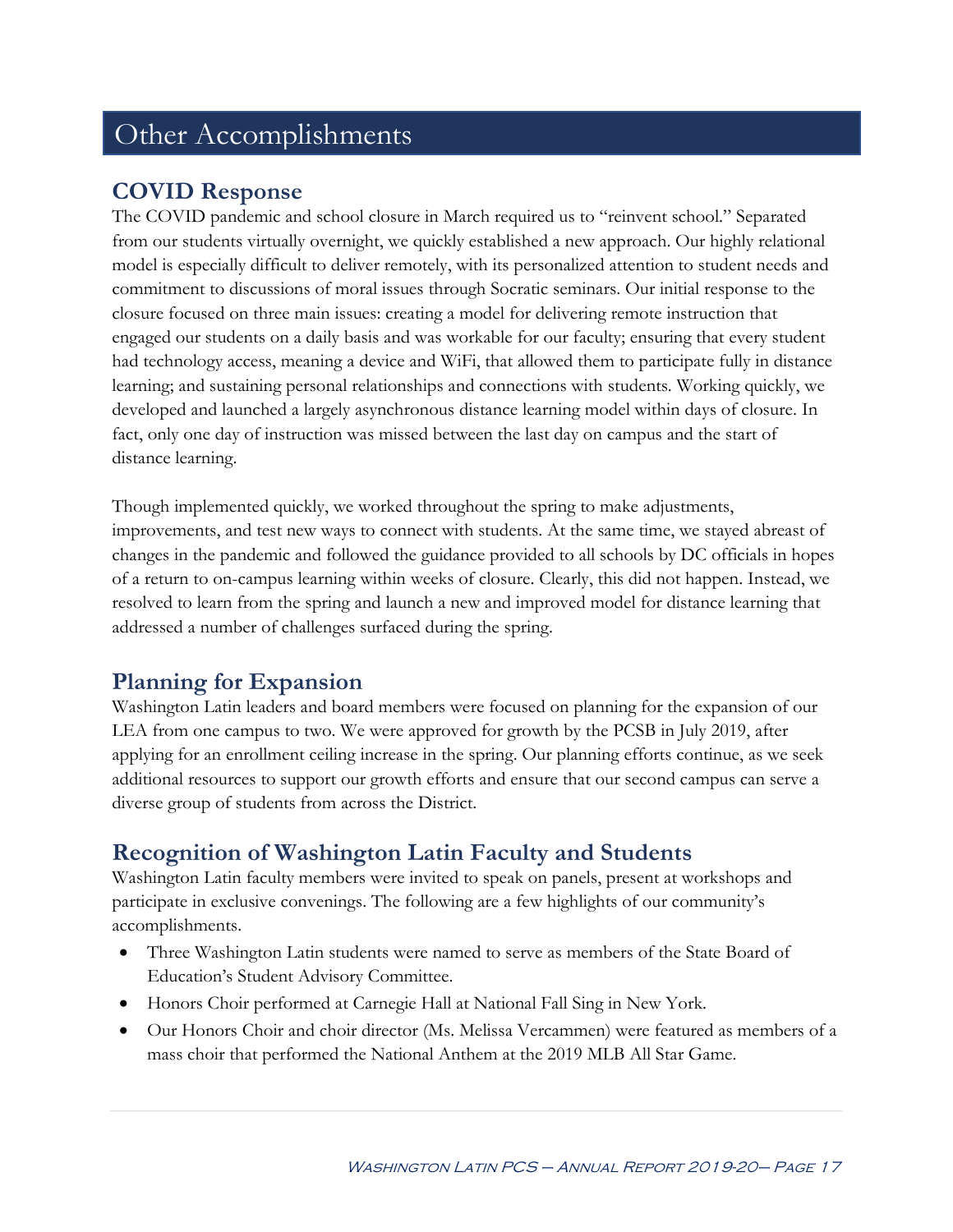- Latin Seniors earned acceptance into the Phi Beta Kappa Society and the LULAC Lamda Scholarship.
- Two athletes earned accolades for track and field --Luke Tewalt won the 2018 2019 Gatorade Player of the Year in District of Columbia for Boys Cross Country and Zoe Edelman was named an All-American for Indoor Track & Field.
- Our students finished in second place finish at DC Poetry Out Loud Competition.
- College bound seniors were offered almost \$10M in merit scholarships.
- One Graduating Senior was the recipient of DC Attorney General's Right Direction Award.
- Washington Latin was named by Niche as the best charter high school in DC.

### Student Achievements

- A Washington Latin senior was recognized as a 2019-20 National Hispanic Scholar by the College Board for her PSAT performance as a junior and her cumulative GPA. She is one of 7,000 students from across the country who was recognized with this honor.
- A Latin senior presented in spoken Latin, the first high school student to do so, at the annual Paideia conference in New York in mid-February.
- One of our 5th graders performed in the Arena Stage production of Khaled Hosseini's "A Thousand Splendid Suns."
- The local DC Poetry Out Loud competition was won by a Latin 10th-grader, who advanced to the national competition.
- $\bullet$  A  $7<sup>th</sup>$  grader from Latin earned third place in the city-wide spelling bee and qualified for the National Spelling Bee.
- One of our students qualified for the USA Gymnastics National Team.
- A Latin student was on the DC Little League World Series team that qualified for the Mid-Atlantic Region semifinals.
- A Latin junior was named All-American athlete in track, a first for the school.

## Faculty Professional Achievements and Activities

- Head of School Peter Anderson was accepted to the Stanford Graduate School of Education's 100% virtual professional certificate program for superintendents and aspiring superintendents, in collaboration with the Stanford Graduate School of Business.
- Upper School English teacher, Aaron Baum, participated in the Gardner Carney Leadership Institute's a week-long program which trains teachers to work with student leaders and develop leadership programs.
- History Department Chair, Lawrence Staten, was asked to lead the "Why America" series of field trips for students and teachers in D.C. for a second year.
- History teacher and Peer Mediation Program Coordinator Anna Laura Grant conducted a workshop on the history of Washington, DC as a part of her work with the DC Unity and Justice Fellowship.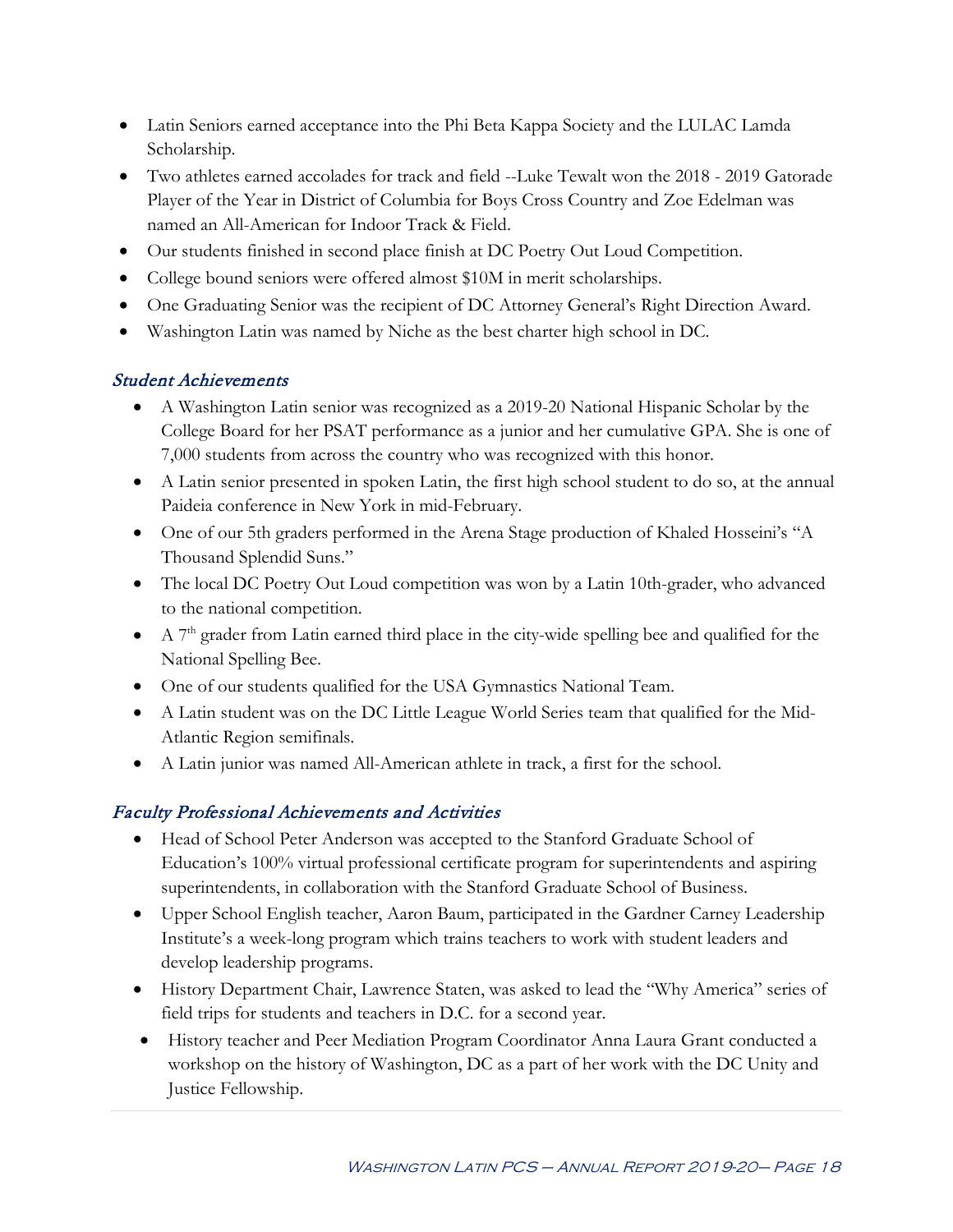• Middle School Latin teacher, Mercedes Sisk, won a scholarship from the American School of Classical Studies at Athens to participate in a summer session in Athens.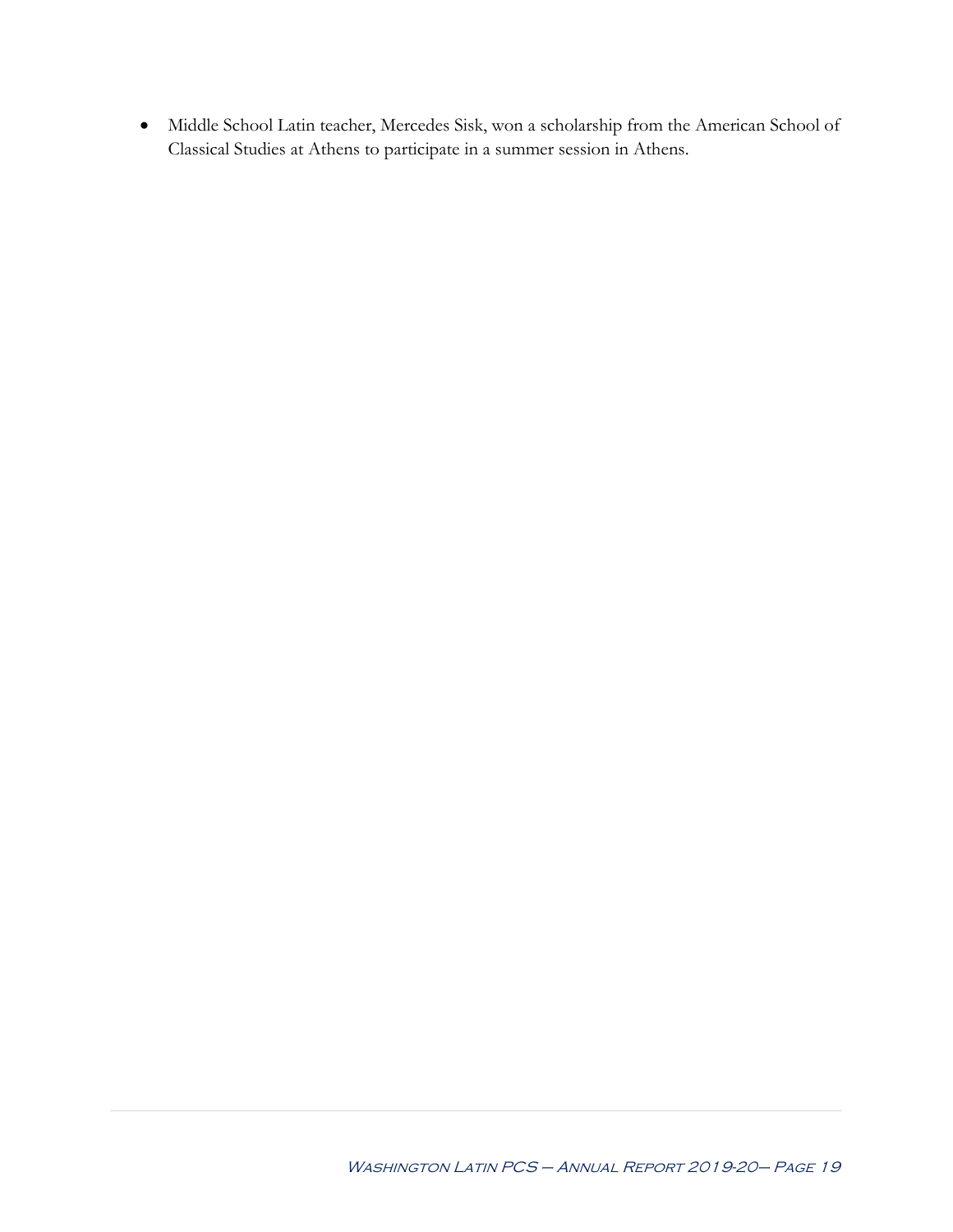## Development & Donors

Washington Latin raised over \$1,000,000 last year from its community of supporters for both our current campus and in support of our expansion. Our donors include many of our parents, who donated a total of more than \$230,000 during our annual campaign, Latin Pride. Gifts from our parents ranged from a few dollars to more substantial contributions in the thousands of dollars. This range reflects the socio-economic diversity of our families. Spring fundraising was impacted by the pandemic and closure, causing us to cancel several fundraising events that would normally support the Faculty Fund. The school did receive emergency funding from individual and institutional investors to support our response and shift to distance learning.

Over the years, we have worked to build strong relationships with our donors. We are incredibly grateful for our donors' ongoing support as they contribute to the high-quality education Latin can provide for all students. Below are Latin's Donors who have contributed monetary or in-kind donations having a value equal to or exceeding \$500 from July 1, 2019, to June 30, 2020.

David Abramson and Kelly Hand Sarah Alcorn Clara Alemann and Federico Borello Amazonsmile Organization Changamire and Angela Anderson Peter Anderson Jerri Anglin and Richard Bebout Lawrence Antoine and Laurie Ballenger Mario Arrington and Katherine Lavado-Arrington David Arthur and Denise Woods Keith Ashdown and Jill Cashen Alan and Meredith Atkinson Peter Bakel and Elizabeth Hanlon Lance Baldwin and Erica Stewart John Ball and Tara Billingsley Anne Bates Gabrielle and Josh Batkin Ellen and Mike Beares Lars Benson and Francesca Calisti Dion and Jennifer Black Julian and Renee Blair Shawn Bleimehl and Jana Price William Blier and Nancy Edson Robbie and Sarah Boone Steve and Donna Boyer Steven Bradley and Kelly Callahan Phillip and Kathleen Brady Elizabeth and Paul Brooks Charles and Tammy Brown Sarah and Eric Browne

Kwame and Jasmine Browner Diana Bruce Jan Bufkin Robert and Beth Burchard Renato and Michelle Burgon David and Katherine Butler Kaleem Caire Barry and Phyllis Caldwell Brian Campbell and Mary Ann Brazell Doug and Sheila Campbell Christopher Camponovo and Remedios Moya Jeffrey and Ginta Carlson John and Lauren Cattaneo Charter School Growth Fund Kimberly Churches Mary Clark Bill and Allison Clausen John and Kelly Cochran Brian Cooper and Joan Hay Lynette and Ryan Craig Kate and Drew Cromwell Matt and Adrienne Crozat Jerry Crute and Deborah Moss Lucy Cummings and Matthew Kendall Martha and Steven Cutts Wuhan Dansby and Anita Mingo Nathan and Erin Darling Mark Davenport and Jennifer Vanmeter Artur Davtyan and Arminda Pappas DC Education Equity Fund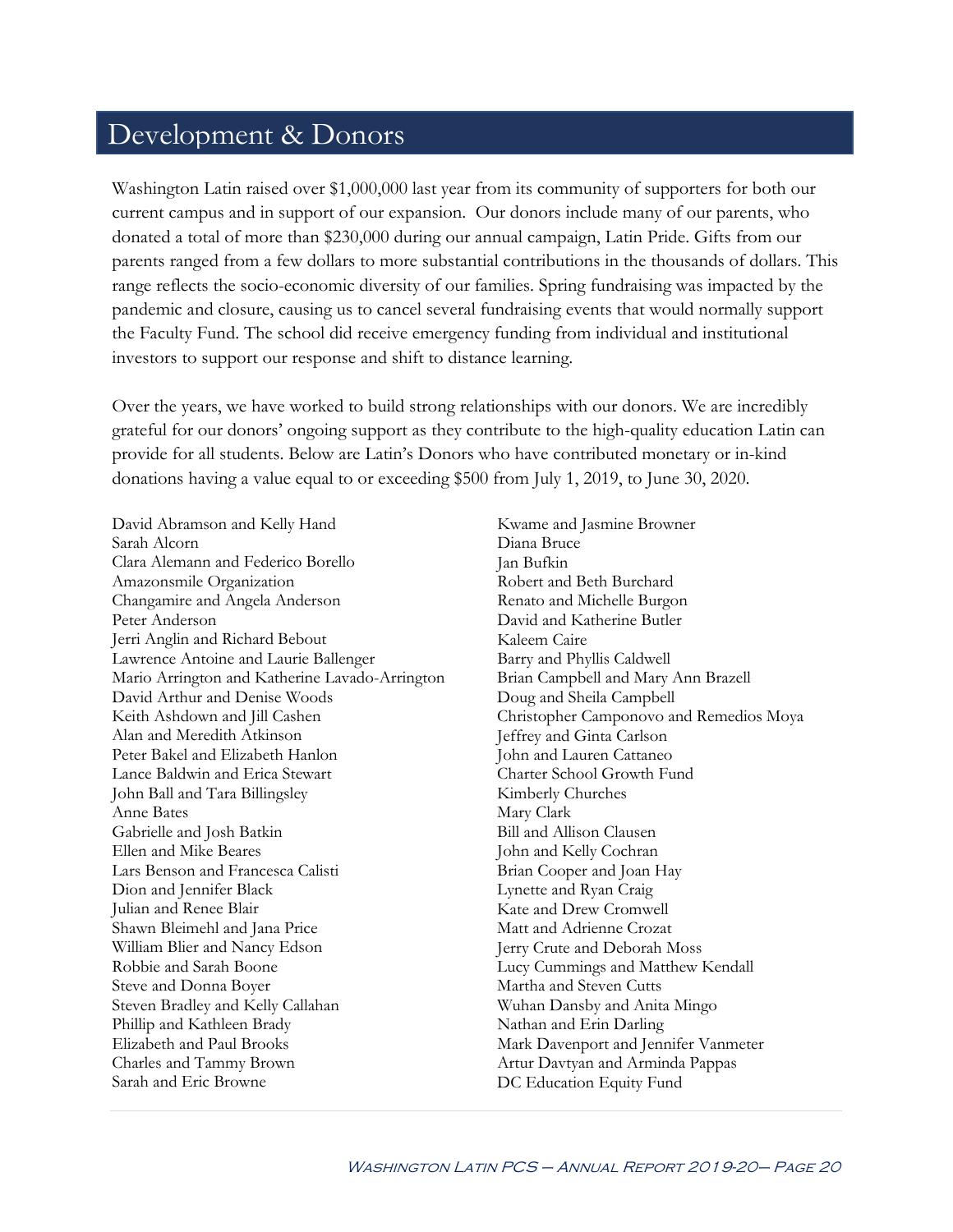Greater Washington Community Foundation Jaime Deason and Matt Johnson Darren and Rhea DeStefano Rebecca Deutsch and Benjamin Soskis Anthony Diallo and Yolandra Plummer Diallo Souleymane Diallo and Lisa Rucker Matthew and Kate Doherty Scott and Diane Douglas David Downes Matthew Dunne and Emily Martin Katie and John Durcan Earth Force Alexandra Economou Josh and Heather Edelman Education Forward DC (EdForward DC) Ronald Edwards and Jessica Schroeder Baba and Crystal Eleby-El Gretchen Ellsworth and Robert Hirsch Eric and Jacqueline Emanuel Gina Eppolito and Francis Slakey Exelon Foundation Matching Gift Program Fannie Mae Shaun and Amy Fanning George and Barbara Fernstrom Kurt Fernstrom and Jennifer Abercrombie James Fitzgerald Chris and Martita Fleming Foundation Source Adair Fox and Shelley Whelpton Tena and Blair Frank Jon and Jeni Freed Mary Freed and William Lee Andrew Freedman and Miriam Laver Edmund Freeman and Kira Tewalt Brandon and Emily Gallas Norman and Jessica Gardner Stephen Gibson and Courtney Smith Gunnar and Jennifer Gode Jason Goldsmith and Hae Jung Moon Anna Laura Grant Emily and Judson Greif Russell and Elizabeth Greiff Peter Grimm and Kelly Jones James and Elizabeth Hagan Michael Hall and Jane K. Taylor Mary Hallam Kathryn Hallock Lisa Miller Hargrove, Inc Michael Harris and Jill Wasserman Mr. and Mrs. George Haywood

Patrick Healy and Catherine Voss Joseph Heim and Hannah Schardt Anne Hingeley and Mark Meier Joseph and Katie Hodge Taryn Hristova and Peter Hristov Amy Hunter and Josh Greene Mike Ikenberry and Andrea Fuller Phillip Inglima and Elizabeth Wieser Michael and Giuliana Irving Hinda Jarik and Malcolm Ehrenpreis Pramesh and Sangeeta Jobanputa Sundeep and Silvana Kalsi Mr. Glenn Kautt Keith and Kecia Kelley Scott and Anu Kelly Lucas and Purvee Kempf Anne and David Kendall Ted and Laura Kim Rufus King and Barbara Stevens Steven Kirk and Marilyn Nowalk Dena Kolb Linda Kotis Ben and Rebecca Kramer Markus Krisetya and Nicola Mousset-Jones Jeffrey and Michele Kuhn Anna Laitin and Todd Hettenbach Karen Lambert Lands' End School Program Joseph and Molly Laville Christopher Le Mon and Rachel Taylor Jeffrey and Dunniela Levin Keith and Jennifer Lewis Tony Lin and Vanessa Howells Lori Lincoln Mr. Thaddeus Lindner Lindner Family Foundation, Inc. Andrew Lipton and Elizabeth Franco James Loots and Barbara Dougherty Stephen and A.E. Lovett Eric Mader and Elizabeth Gregg Emily Martin and Justin Brookman Emilio Martinez & Barrie Lynn Tapia Anthony and Kristine Mazza Adrian McAloon and Susan Zentay Erin McCartney and Kimberly Miller Iain and Sarah McPhie Adam and Sara Meier April Mellion Richard and Nicole Micheli Lisa and Josh Miller Thomas Mirabello and Mary Ann Svec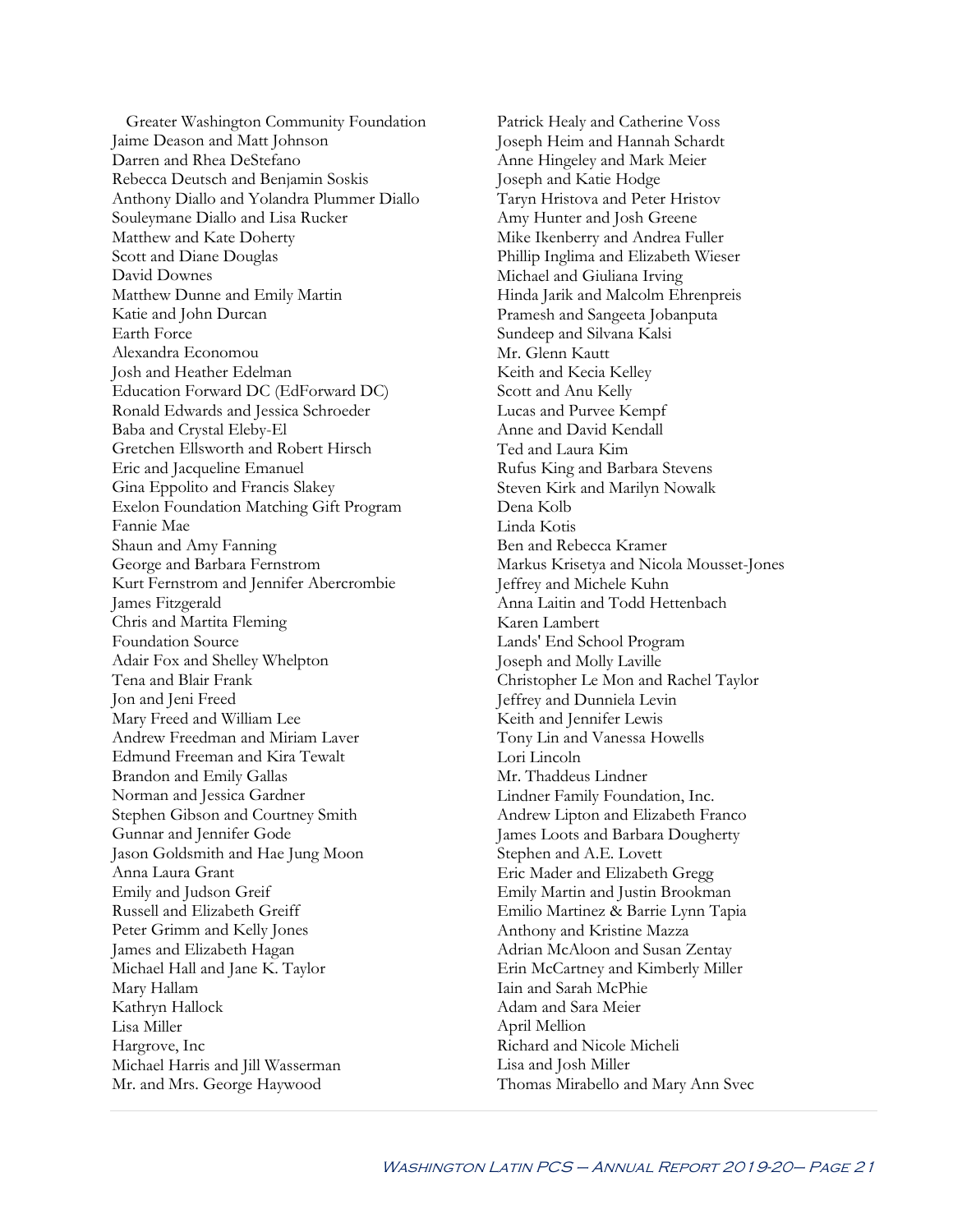Margaret Mitchell Salem Glenn and Beverley Mitchell Ken and Nicole Mogul Mr. and Mrs. Collin Moller Michael Monti and Anne Baldwin Scot and Noel Montrey Christopher and Lisa Moore Mr. and Mrs. Timothy Morgan David Morris and Ulrike Reichert Adele Mujal Carol Mulholland Michael and Jill Murphy Andrew Murray and Natasha Hayward Elizabeth and Paul Murray Evan and Tina Nadler Network for Good Jason and Emi Neubauer David and Linda Neumann Grover and Samah Norquist Northrop Grumman Foundation Bradley and Jill Olander George Olson and Lisa Downs-Olson Mogy and Kamonya Omatete OneMain Financial, Inc. Tobey Oresman Michael Orlove and Rebeca Rodriguez Alonso Edward and Zoe Paglee Mike and Grace Park Steven and Mary Park Dhiren Patel and Ragini Dalal Brandon and Emily Paterson Thomas and Whitney Paxson Peale Foundation David and Sarah Pearson Perkins Eastman DC Henry Perrin and Gloria Miller David and Sophia Person Paul Pfeuffer and Robin Spence Melanie and Bill Pittard Andres Portilla and Teresa Marchiori Andrew and Jody Pratt James Pressick and Karen Bengel David Price and Michelle Ringuette Robert Price and Christine Gossens Heather Prichard Jeffrey Pulford and Margot Hoernner Qatar Foundation International Joseph and Hilary Raffetto Norman Rales & Ruth Rales Foundation Dr. and Mrs. Hunter Rawlings Lothlorien Redmond and Adam Hellman

Marc and Lauren Regardie Mr. and Mrs. William Regardie Andrew Richardson and Brenda Oliver Kerry and Robert Richardson James Roberts and Paula Caira Roberto and Angelica Rodriguez Brian Roemer and Mona Miller David Roodman and Hoangmai Pham Robert Ryan and Margaret Fineran Jacques Sarfati and Oksana Zadorojnaya Anouk Savineau and Alex Tiersky Deborah and Ethan Saxon David Sayles Carl and Lisa Schifferle Charles Servaites and Heather Strand Elisa Shapiro Seth and Megan Shapiro Darryl and Sonya Shepard James and Karen Shepherd Mark Sherman and Edith Shine Michael Shoag and Elisabeth Urfer Sven Shockey and Gayle Kirchmar Michael Showalter and Nadine Henderson Avi Sickel and Rosalind Romain Virginia and Scott Simpson John Smeltzer and Catherine Flanagan Peter Smith and Louisa Reynolds Colin Soloway and Emily Hodges Emilie and Jacob Sommer James Southworth and Karen Milbourne Steve and Crystal Souverain Bruce Spiva and Anna Gelpern Leanne and Kevin Starace Lawrence Staten David and Grace Steckler Daniel and Katherine Steinberg Guy Stevens Jeffrey Stewart and Bettina Schewe Gerard and Virginia Stocker Donielle Stokes Henry Tam and Lan Tran Brian Tarleton and Melanie Egorin Nathaniel and LaVerne Tate Marcel Taylor and Rona Frederick Ronnie and Tari Thaxton The Charles and Marie Robertson Foundation The Corner Store Diana Smith The Smith Team Realtors John Tichy and Melissa Loughlin Joshua Tuerk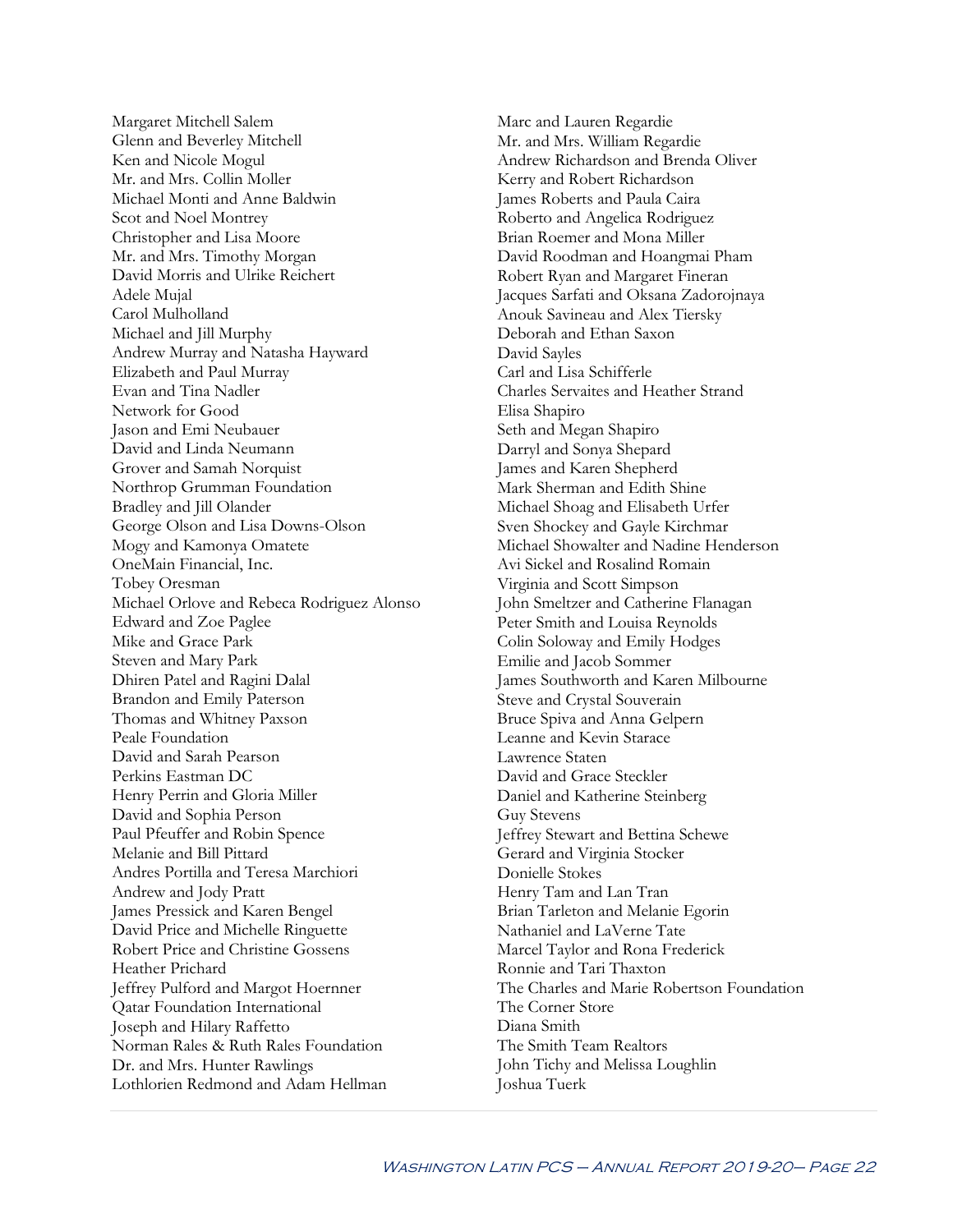- Union Plus UnitedHealth Group Kelly Vielmo and John Montgomery Del and Chari Voss Erik Warga and Emmanuelle Dusart Washington Urban Debate League Marsha Waters Todd Watterson and Tamara Fucile Kevin Webb and Erica Turnipseed Michael and Satu Webb Steven Weinberger and Joy Grossman Kevin White and Kristin Anderson Chris Wilkinson
- Shay and Derek Wilkinson Patrick and Angela Wilson David Wolf and Amy Russell Nicole and George Wood Heather Wyatt and Brandon Nichols David Yarkin and Courtney Carlson James Yarsky and Kathleen O'Neill John and Sarah Yonker Laura and Michael Zehr Shawn and Katherine Zeller James Zinn and Francesca Thompson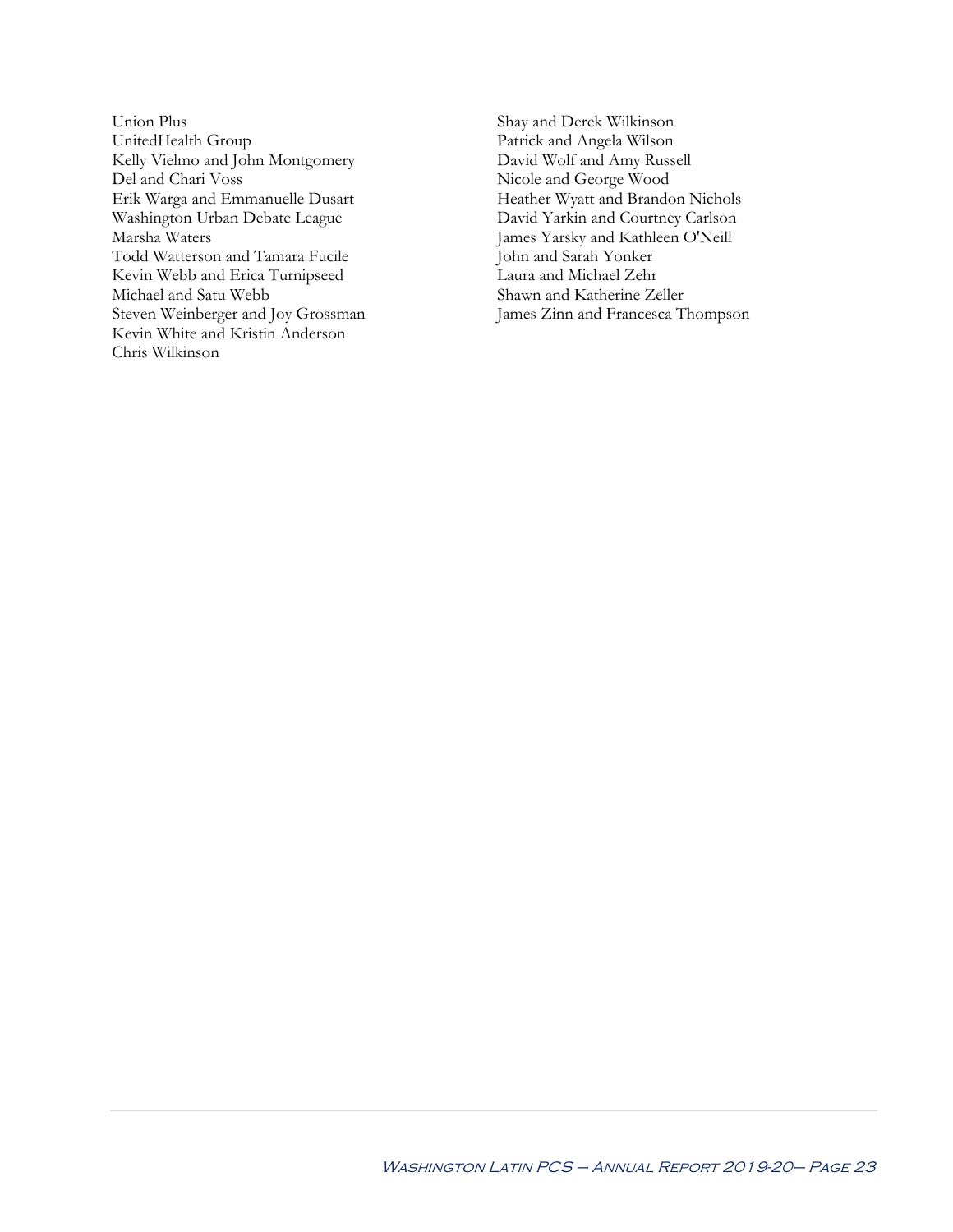## Appendix A: Staff Roster 2019-20

### **SENIOR LEADERSHIP**

#### **Mr. Peter Anderson – Head of School**

M.A. (Sociology), London School of Economics M.Ed. (Education), New York University B.A. (Sociology), Haverford College

#### **Dr. Diana E. Smith – Principal, US English**

Ph.D. (English), University of Virginia B.A. (Classics), Princeton University, *summa cum laude, Phi Beta Kappa*

#### **Ms. Janelle Bradley – Assistant Director of Middle School**

M.A. (School Counseling), Johns Hopkins University B.A. (Psychology), Spellman College

#### **Ms. Kara Brady – Upper School Director, English**

B.A. (History), Stonehill College

#### **Ms. Kate Cromwell – Director of Development and Communications**

M.B.A. (Management), University of California, Los Angeles B.A. (Spanish Language & Literature), Carleton College, *magna cum laude*

#### **Ms. Aryn Davis – Director of Student Support Services**

M.Ed. (Special Education), George Mason University B.A. (Political Science), Howard University

#### **Mr. Michael Davis – Data and Compliance Manager**

M.A. (Educational Administration), The Catholic University of America B.A. (Mathematics), Ohio Wesleyan University

#### **Mr. Bob Eleby-El – Director of Athletics**

M.B.A. (Management), Southeastern University B.S. (Sports Management), Livingstone College

#### **Ms. Crystal Eleby-El – Director of Admissions and Alumni Liaison**

B.S. (Political Science), University of Wisconsin

#### **Ms. Martita Fleming – Director of Operations**

B.A. (History and English), Williams College

#### **Mr. James Kelly – Assistant Principal; Director of Middle School**

M.A. (Education Policy and Management), Harvard Graduate School of Education B.A. (Sociology), Vassar College

#### **Ms. Crys Latham – Director of College Counseling**

B.A. (African American Studies), Mount Holyoke College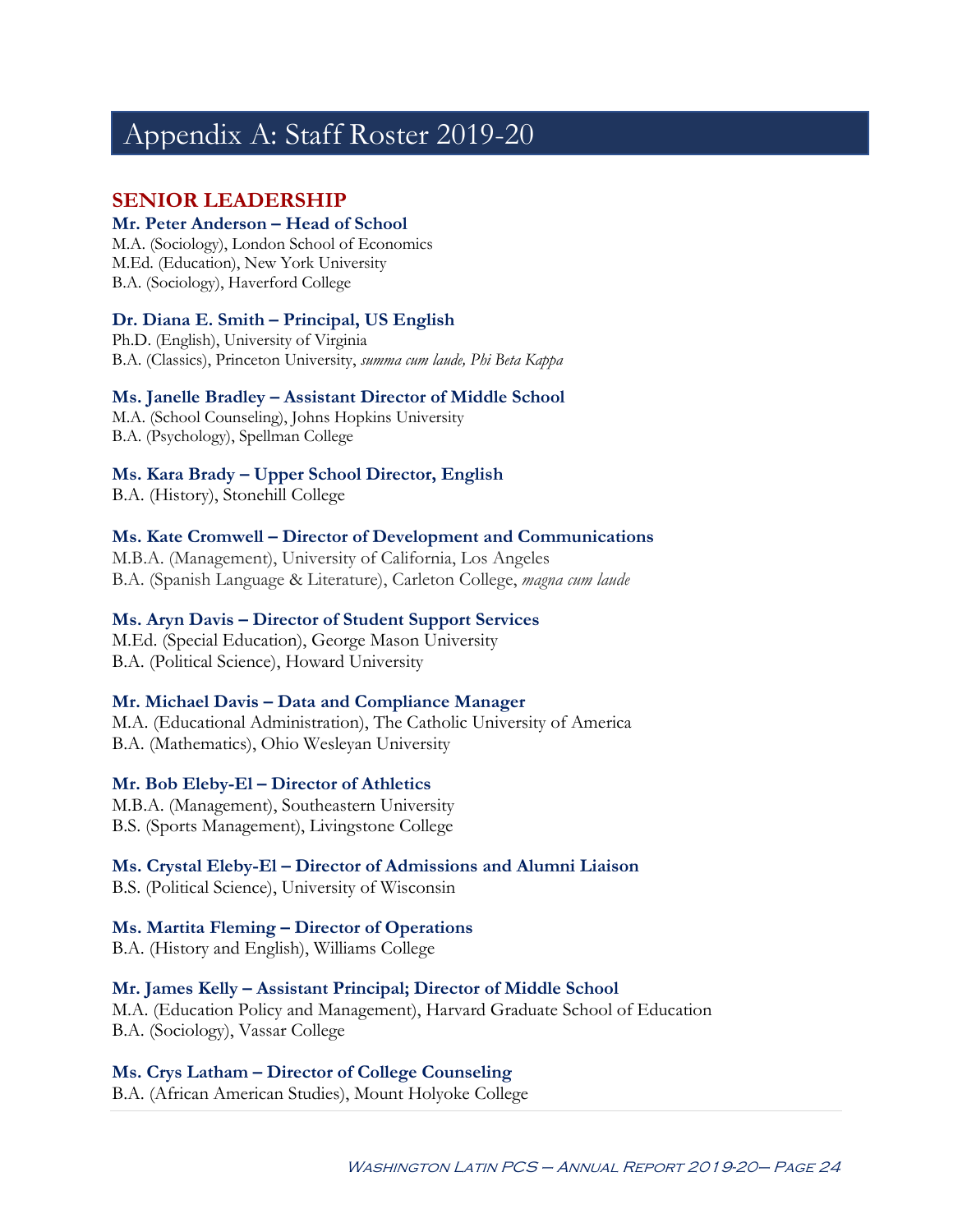#### **Mr. Carl Lyon – Director of IT, Teacher of Astronomy, Yoga**

M.A. (French), Middlebury College B.A. (French), Virginia Tech

#### **Ms. Khashiffa Roberts – Assistant Principal for Student Life**

M.A. (Special Education), University of the District of Columbia B.A. (Print/On-Line Journalism), Howard University, *magna cum laude*

#### **Ms. Yinnie Tse – Director of Finance**

B.A. (Philosophy and Economics), Wellesley College

#### **DEPARTMENT CHAIRS**

**Mr. William Clausen – Latin, English, Classics Department Chair** M.A. (Classics), Oxford University, *First Class Honours* B.A. (Classics), Cornell University, *summa cum laude*

#### **Ms. Teresa Dobler – 6th Grade Science, MS Science Department Chair**

B.S. (Childhood & Special Education), State University College/Geneseo, NY

#### **Ms. Neelam Minera – Math Specialist, MS Math Department Chair**

B.A. (Elementary Education), University of Maryland

#### **Dr. Lacy Peale – 7th Grade English, MS English Department Chair**

Ph.D. (Curriculum and Instruction), University of Virginia M.A.T. (English Education), M.Ed. (Literacy, Language, & Cultural Studies), Boston University B.A. (English and American Studies), Dickinson College

#### **Ms. Emily Raskin – Mathematics; Student Engagement and Leadership Department Chair**

M.A.T. (Special Education), Trinity University B.A. (Women's Studies), Goucher College, *Phi Beta Kappa* and with honors

#### **Ms. Laurel Seid – English, US English Department Chair**

M.A.L.S. (Children's Literature), Georgetown University B.B.A. (Accountancy), University of Notre Dame

### **Mr. Lawrence Staten - 6th Grade Civics, History Department Chair**

M.A. (Political Science) and B.A. (Political Science), Vanderbilt University

#### **Mr. John Stiff – Mathematics and History, US Mathematics Department Chair**

M.A. (Teaching – Mathematics and Reading; Endorsement in Special Education), National Louis University B.A. (International Studies, Slavic Languages and Literatures), University of Chicago

#### **Ms. Christina Stouder – Chinese, Modern Languages Department Chair**

M.A. (Second Language Studies and TESOL) and B.A. (East Asian Language and Cultures), Indiana University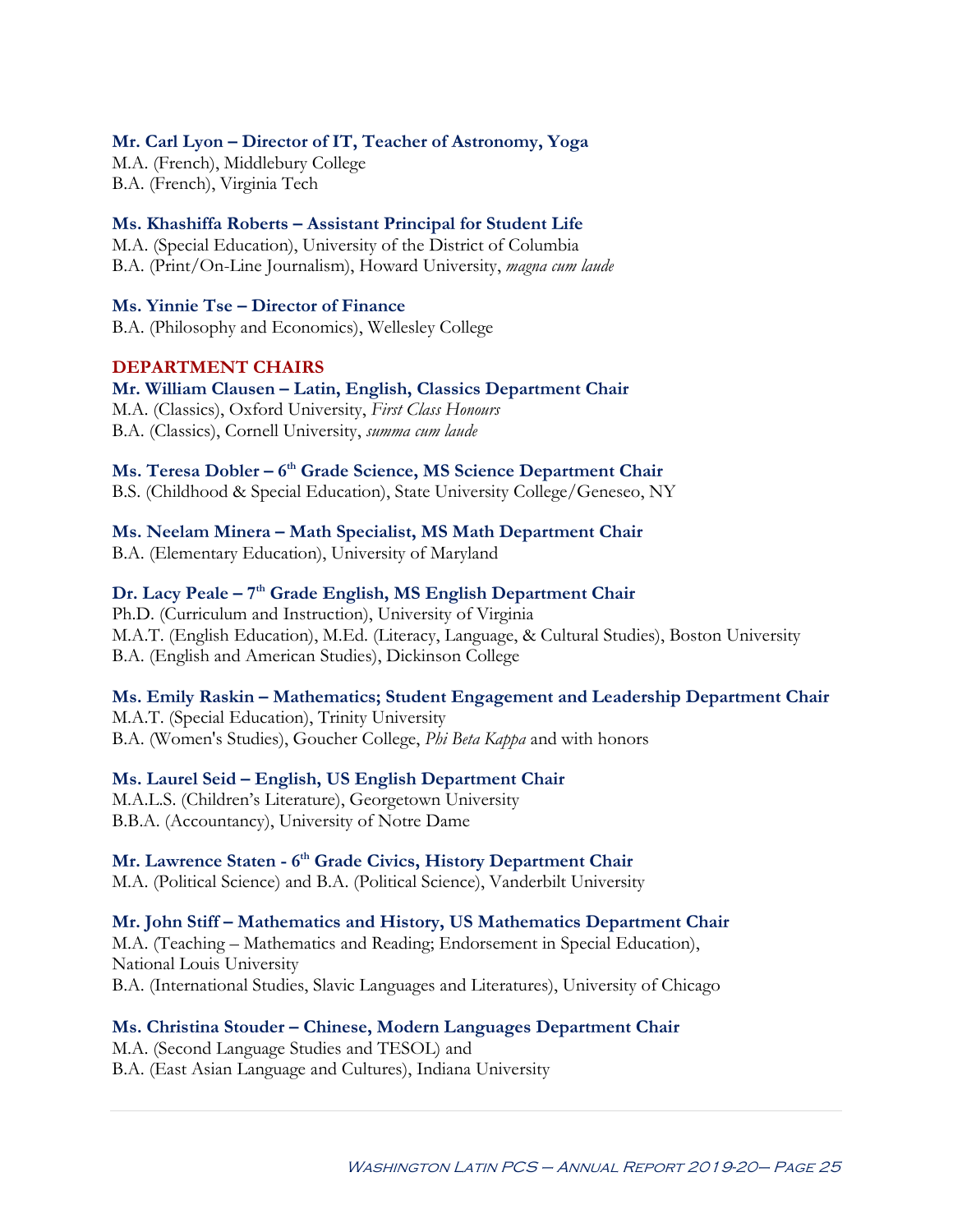#### **Mr. Rickey Torrence – Physics, US Science Department Chair**

M.A. (Teaching), Morgan State University B.S. (Physics), Hampton University, *cum laude*

#### **Ms. Melissa VerCammen – Music and Arts Department Chair**

B.S. (Biology), Denison University

#### **ACADEMIC AND SUPPORT STAFF**

**Ms. Eman Abdur-Rahman – Executive Assistant to Leadership, Business Office Assistant**

#### **Ms. Jennifer Abercrombie –Library Assistant**

M.LI.S. (Library Information Sciences), Dominican University B.A. (Linguistics), Swarthmore College

#### **Mr. Stillman Bruhier – Dedicated Aide**

#### **Ms. Tiffany Bufort – Counselor, At-Risk Case Manager**

M.S. (Clinical Mental Health Counseling), Shippensburg University B.S. (Counseling & Psychology), East Stroudburg University

#### **Mr. Jamille Callum – MS Academic Coach for At-Risk Students**

B.S. (Accounting), Johnson C. Smith University, *cum laude*

#### **Mr. Christopher Coleman – MS Dean of Students**

M.Ed. (Counseling Education), Virginia State University B.S. (Liberal Arts, Education, Sports Management), Virginia State University

#### **Mr. Albert Edmundson – MS Dean of Students**

#### **Mr. Brandon Edwards – US Dean of Students**

**Mr. Emmett Fiawoo – Dedicated Aide, Athletic Trainer**

B.A. (Kinesiology), Pennsylvania State University

#### **Mr. Elias Figueroa – Director of Facilities Management**

(Agriculture and Livestock), National University of Education Enrique Guzman y Valle, Lima, Peru

#### **Ms. Ada Flores – Food Services Coordinator**

**Ms. Steffanie Flores – Receptionist**

#### **Ms. Hope M. Foster – Social Worker**

M.S.W. (Social Work), The Catholic University of America B.A. (Sociology), Bucknell University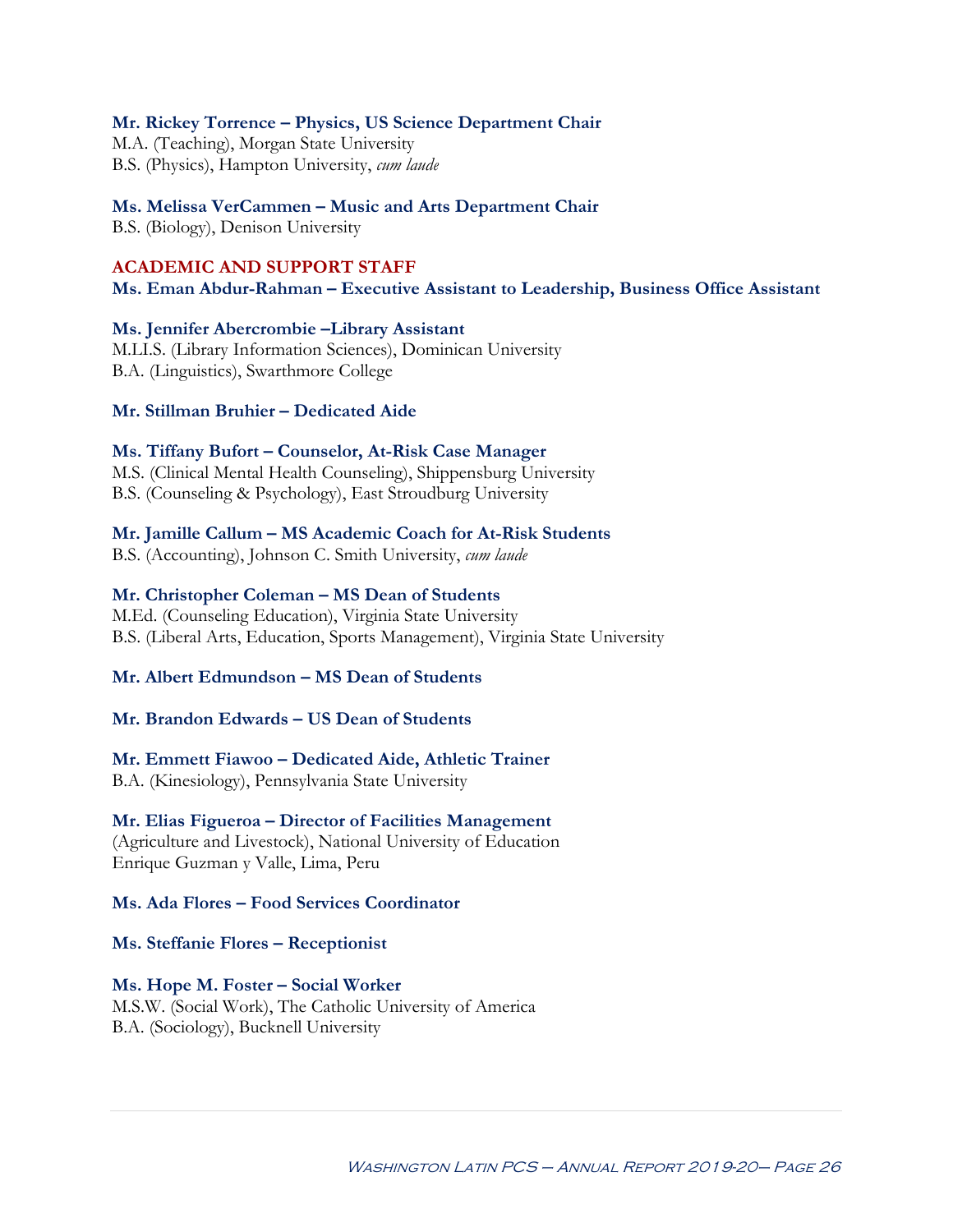#### **Ms. Sereena Hamm – Librarian**

M.L.S., (School Library Media Certification), University of Maryland B.A. (Literature), American University

#### **Ms. Cheryl Haywood – Development Officer**

J.D., Harvard University B.A. (Economics and Latin American Studies), Wellesley College

#### **Ms. Dena Kolb – Director of Community Partnerships, Development Associate**

B.M. (Musical Theatre), The Catholic University of America

#### **Ms. Marilu Lopez – Food Services Manager**

#### **Ms. Camille Locke – Dedicated Aide**

Master of Professional Studies (MS Science), The George Washington University B.S. (Physical Education), University of the District of Columbia

#### **Mr. Simoné Mariotti – Physical Education Teacher**

M.B.A. (International Business Studies), King University B.S. (Physics), King University

#### **Mr. Mohamed Mewafy – School Security Officer**

#### **Ms. Carenda Nunn – School Registrar**

#### **Ms. Amy Oberson, LGPC – Counselor**

M.A. (Professional Counseling) and B.S. (Psychology), Liberty University

#### **Mr. Daniel O'Brien – College Counselor**

B.A. (History/English), Marquette University

**Ms. Treshia Pettiford – US Dean of Students**

#### **Ms. Kerry Richardson – Director, Alumni & Summer Engagement; ELL Support Specialist**

M.A. (Education), The George Washington University B.A. (Spanish and German), Rutgers University

**Ms. Fatima Sadiq – Dedicated Aide** A.S. (General Studies), Prince George's Community College

**Ms. JerBria Smith – Assistant Director of Athletics, Physical Education Teacher**

B.S. (Health Promotion), Barton College

#### **Mr. Jack Werstein, LPC – Counselor**

M.A. (Clinical Mental Health Counseling), Trinity Washington University B.A. (Psychosocial Communications), George Mason University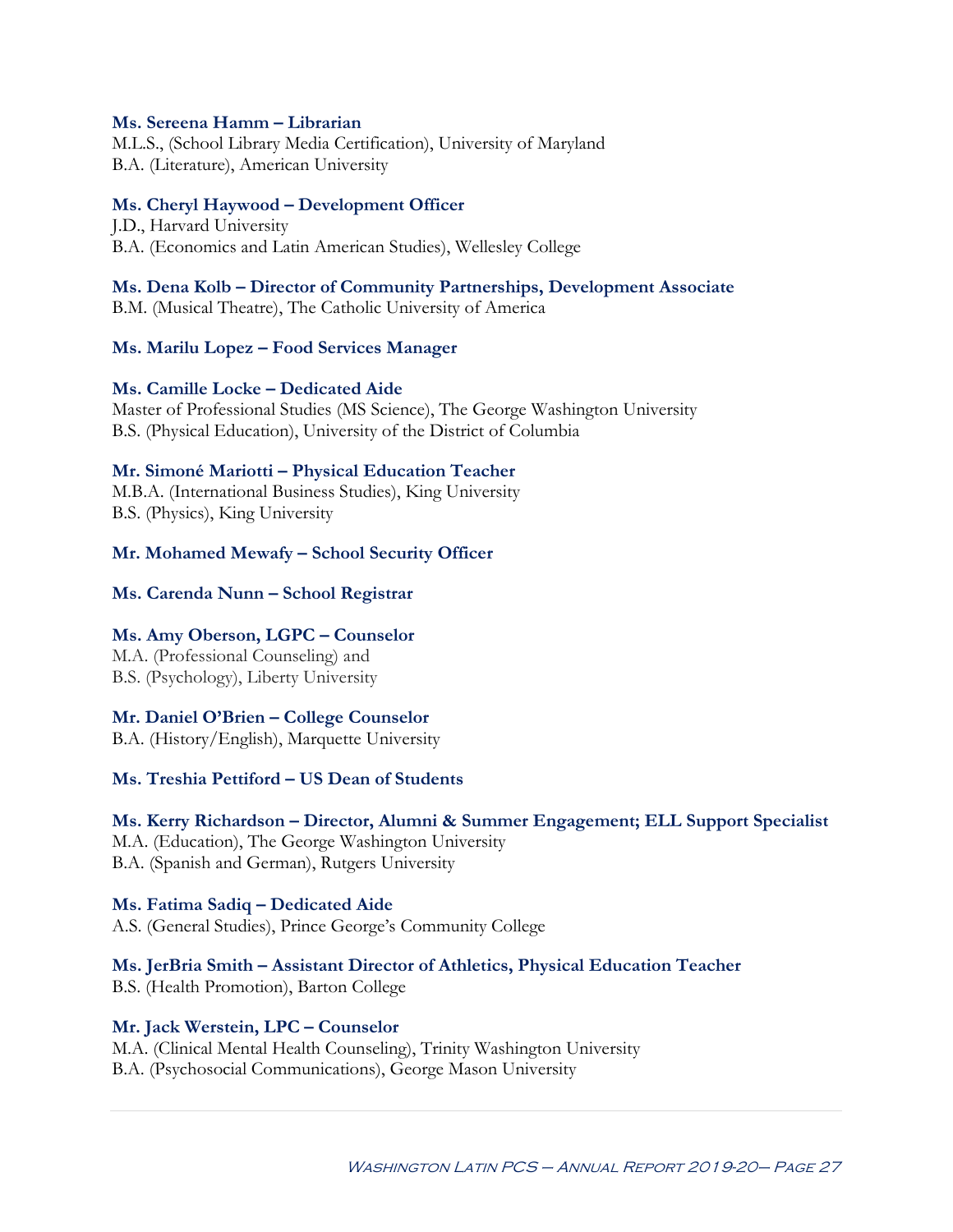#### **Ms. Sandra Whitfield – Assistant Director of Student Support**

M.A. (Education and Human Development), The George Washington University B.A. (American Government), Georgetown University

#### **MIDDLE SCHOOL FACULTY**

### **Mr. Sean Baldwin – 5th & 6th Grade Theater**

B.S. (Speech/Communications), Northwestern University

#### **Mr. Patrick Bane – 5th Grade English**

B.A. (Philosophy and English) and M.A. (Philosophy), University of Ireland

#### **Ms. Maya Barlev – 8th Grade Science**

B.S. (Astrophyics), Haverford College

#### **Mr. Peter Birkenhead – 7th & 8th Grade Theater**

M.F.A. (Literature/Creative Writing), Bennington College B.A. (Political Science/Religious Studies), New York University

#### **Ms. Rachel Breitman – 8th Grade English**

M.S. (Journalism), Columbia University M.S. (Instructional Technology), The New York Institute of Technology B.A. (English Literature), Swarthmore College

#### **Ms. Caroline Coleman – MS/US Art, Academic Support Specialist, MAGIS Program Lead**

B.A. (Graphic Communication), University of Maryland University College

#### **Mr. Matthew Dean – 7th Grade Latin**

M.A. (Liberal Arts), St. John's College B.S. (Philosophy), Suffolk University

### **Ms. Ebony Dorsey – 5th Grade Science**

B.A. (Latin) and B.A. (English), Howard University

#### **Ms. Johanna Figueroa – 5th Grade Math**

B.A. (Foreign Languages), B.S. (Social Work), George Mason University

### **Ms. Catherine Friedman – 8th Grade English**

B.A. (English), Dartmouth College

## **Mr. Joseph Green – 7th Grade English**

B.A. (Broadcast Journalism), American University, *cum laude*

### **Ms. Dez Hinkson – 7th Grade Science**

M.A.T. (Dogmatic Theology), Holy Apostles College and Seminary M.S. (Chemical Engineering), Ohio University B.S. (Chemistry), South Carolina State University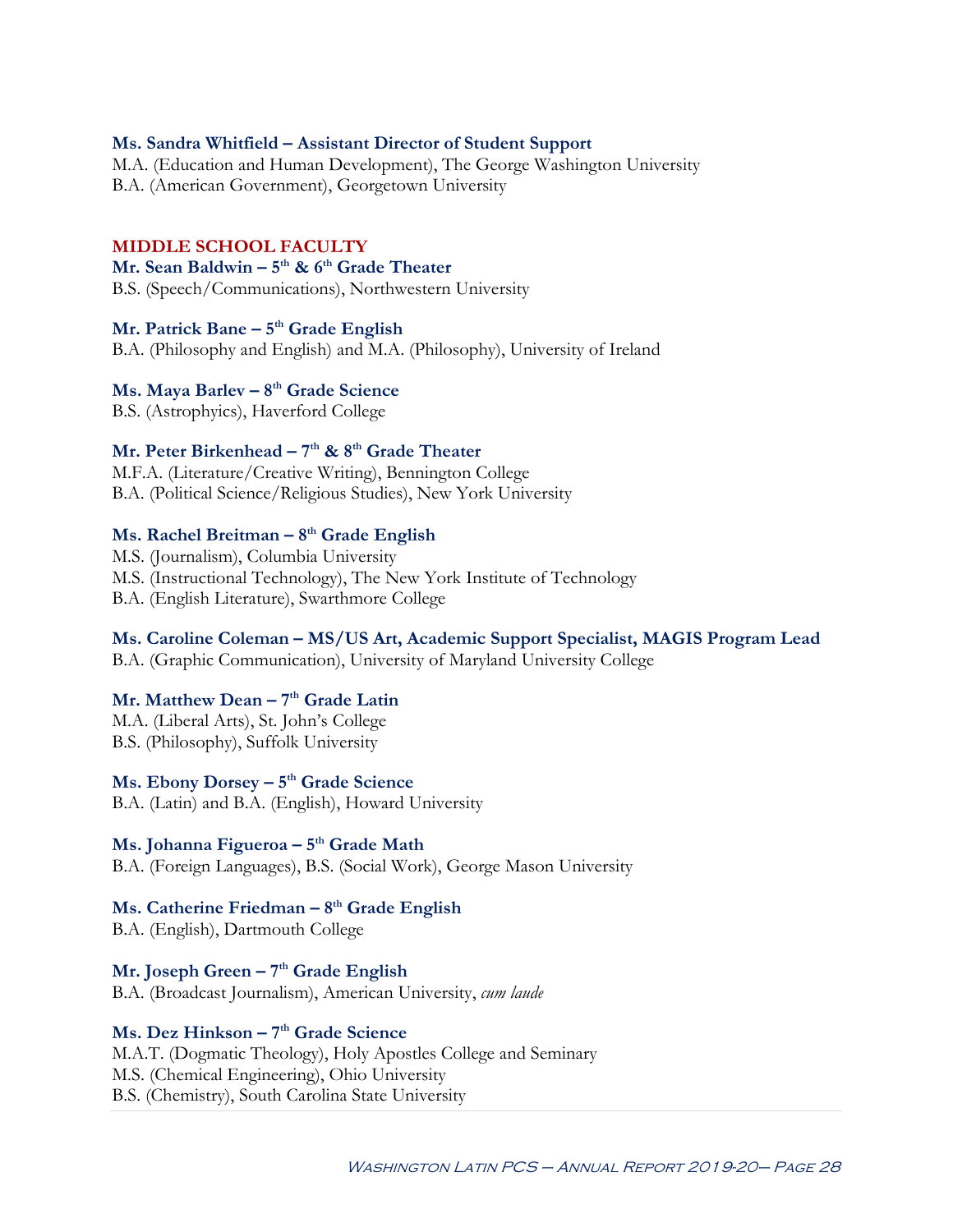#### **Ms. Patti Kolb – Mathematics**

M.A. (Educational Planning), University of Cincinnati B.A. (History), University of Cincinnati

#### **Ms. Brittany Lee-Bey – Reading Specialist**

M.A. (Teaching), The George Washington University B.A. (Government), College of William and Mary

#### **Ms. Angela Malchionno – MS/US Art**

BFA (Visual Art), University of Massachusetts Amherst MFA (Visual Art), Southern Illinois University Edwardsville

### **Ms. Lisa Moore – 6th Grade Math**

B.S. (Mathematics), Covenant College

### **Ms. Adele Mujal – 5th Grade Geography**

M.A. (Teaching: Secondary Social Studies), Trinity University M.A. (Government: Comparative Politics/Western Europe), Georgetown University B.A. (Business Administration), University of Maryland, College Park

#### **Ms. Adina Nelson – Special Education Teacher**

B.A. (Educational Studies and Philosophy-Neuroscience-Psychology), Washington University

#### **Mr. Thomas O'Brien – Special Education Teacher**

M.A. (Special Education), The George Washington University B.A. (Politics), The Catholic University of America

#### **Mr. Yule Pieters – Special Education Teacher**

M.S. (School Administration & Supervision, Education & Special Education), Touro College M.A (Clinical Psychology), Roosevelt University B.A. (Forensic Psychology), John Jay College of Criminal Justice

#### **Ms. Tamica Prue – Dedicated Aide and After School Assistant**

B.A. (Special Education), Ashford University

### **Ms. Sarai Reed – 6th Grade English**

M.A. (English) and B.A. (English), The George Washington University

### **Ms. Caroline Rose – 6th Grade Latin**

B.A. (Classics and Black Studies), Amherst College

### **Ms. Mercedes Sisk – 8th Grade Latin**

M.A. (Classical Archeology), Tufts University B.A. (Classics), College of the Holy Cross

#### **Mr. Joseph Starnes – 5th Grade Latin**

B.S.W (Social Work), Marist College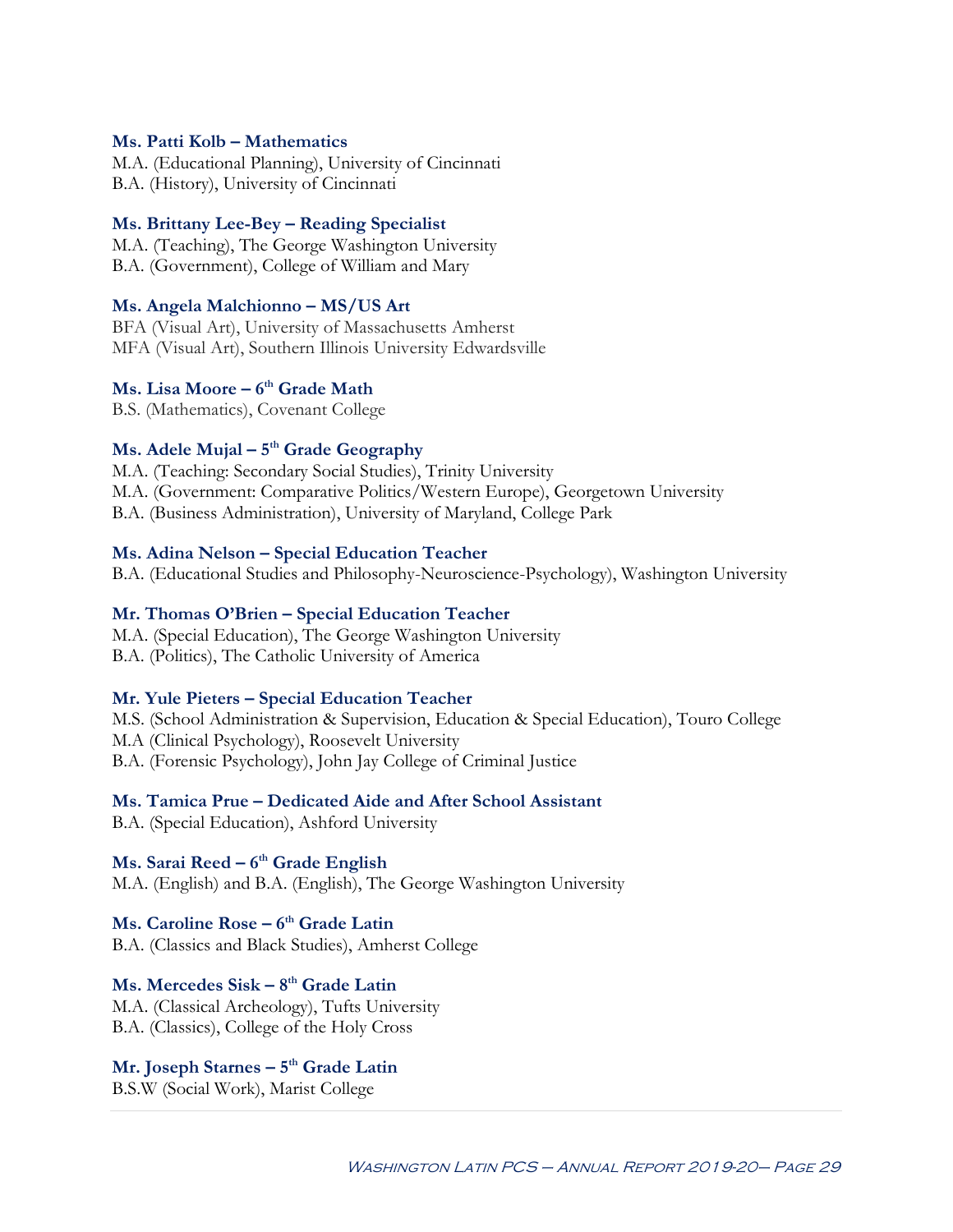#### **Ms. Catherine Thompson – 7th Grade Math**

B.A. (Business Management), University of Phoenix

### **Mr. Brian Whitchurch – 7th Grade Latin**

M.A. (Greek and Latin) and Ph.D. (Classical Philology), Fordham University M.A.T. (Latin and Classical Humanities), University of Massachusetts B.A. (History), Utah State University

## **Mr. Reginald Wills – 7th Grade History**

B.A. (Philosophy), The Catholic University of America

## **Jillian Williams – 8th Grade History**

M.A. (Secondary Education), Emory University B.A. (English & African American Studies), University of Georgia

### **UPPER SCHOOL FACULTY**

**Mr. Kaleb Banks – Special Education Teacher** B.A. (Philosophy and Government), Cornell University

### **Ms. Elaina Barroso – History**

M.Ed. (Human Development and Psychology), Harvard University B.A (History/Education/Social Studies), Swarthmore College

## **Mr. Aaron Baum – History and English**

B.A. (Political Science), Duke University

## **Mr. Parag Bhuva – History, Intensive Writing**

M.A. (Curriculum and Instruction), University of Connecticut B.A. (Anthropology) and B.S. (Psychology), University of Connecticut

## **Mr. William Clausen – Latin, English, Classics Department Chair**

M.A. (Classics), Oxford University, *First Class Honours* B.A. (Classics), Cornell University, *summa cum laude*

## **Mr. Nathan Day – English**

M.A. (Religious Studies), University of Chicago B.A. (Religion), Williams College

**Dr. Eduardo Canedo - History** B.A. and Ph.D. (American History), Columbia University

## **Mr. Luke Edwards-Stuart – Chemistry**

M.A. (Education and International Development), Institute of Education, University of London M.A. (Natural Sciences, Chemistry), St. Catherine's College, Cambridge University

## **Ms. Elizabeth Foley – English and Math**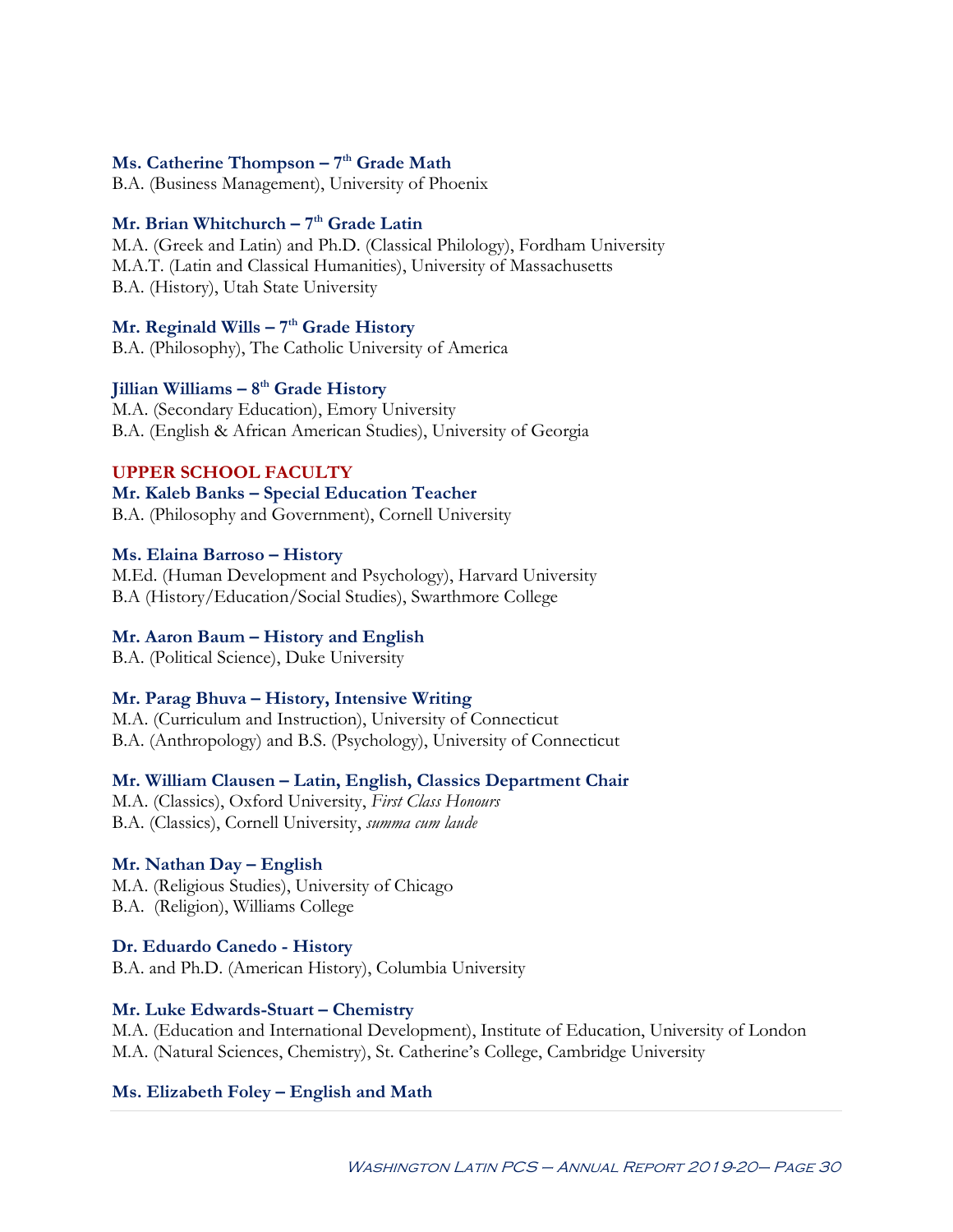M.Ed. (Education), American University B.A. (English, Classics), Georgetown University **Mr. Tamer Genedy – Arabic** B.A. (English Language), Damanhour University

#### **Ms. Anna Laura Grant – DC History, Peer Mediation Coordinator**

M.A. (Secondary Education - specialty in teaching English), Valencia International University M.A. (Bilingual and Multicultural Education), University of Alcala B.A. (Justice Studies/Italian), James Madison University

#### **Mr. Joseph Hamd – Arabic**

B.A. (Liberal Arts), St. John's College

#### **Ms. Joyce Hamd – English and History**

Bachelor of General Studies (Humanities), Nicholls State University

#### **Mr. Brian Hotchkiss – English**

M.A.T., Binghamton University, *summa cum laude* B.A. (Non-Fiction Writing and Sociology), Ithaca College

#### **Mr. Carl Hultgren – English**

B.A. (English Language & Literature), University of Maryland, *summa cum laude*

#### **Ms. Geneva Jost – Biology**

B.A. (Biology), University of North Carolina at Chapel Hill

#### **Ms. Meghan Kovach – Math**

M.Ed. (Curriculum Development), Western Governors University B.S. (Secondary Education and Mathematics), University of Maryland

#### **Mr. Adam LaFleche – Latin**

B.A. (Classical Studies & French Literature), The George Washington University

#### **Ms. Karen Lambert – French**

M.A. (Education) and M.A. (History), Stanford University B.A. (History), University of California, Berkeley, *summa cum laude, Phi Beta Kappa*

#### **Mr. Lawrence Liu – Chinese/Government**

J.D., Columbia University B.A. (Public Policy), Brown University

**Mr. Corey Martin – Latin** B.A. (Biblical and Theological Studies), Nyack College

#### **Ms. Becca Oram – Special Education Teacher**

M.S. (Water Management and Hydrology), Johns Hopkins University B.S. (Biology and Business), Drew University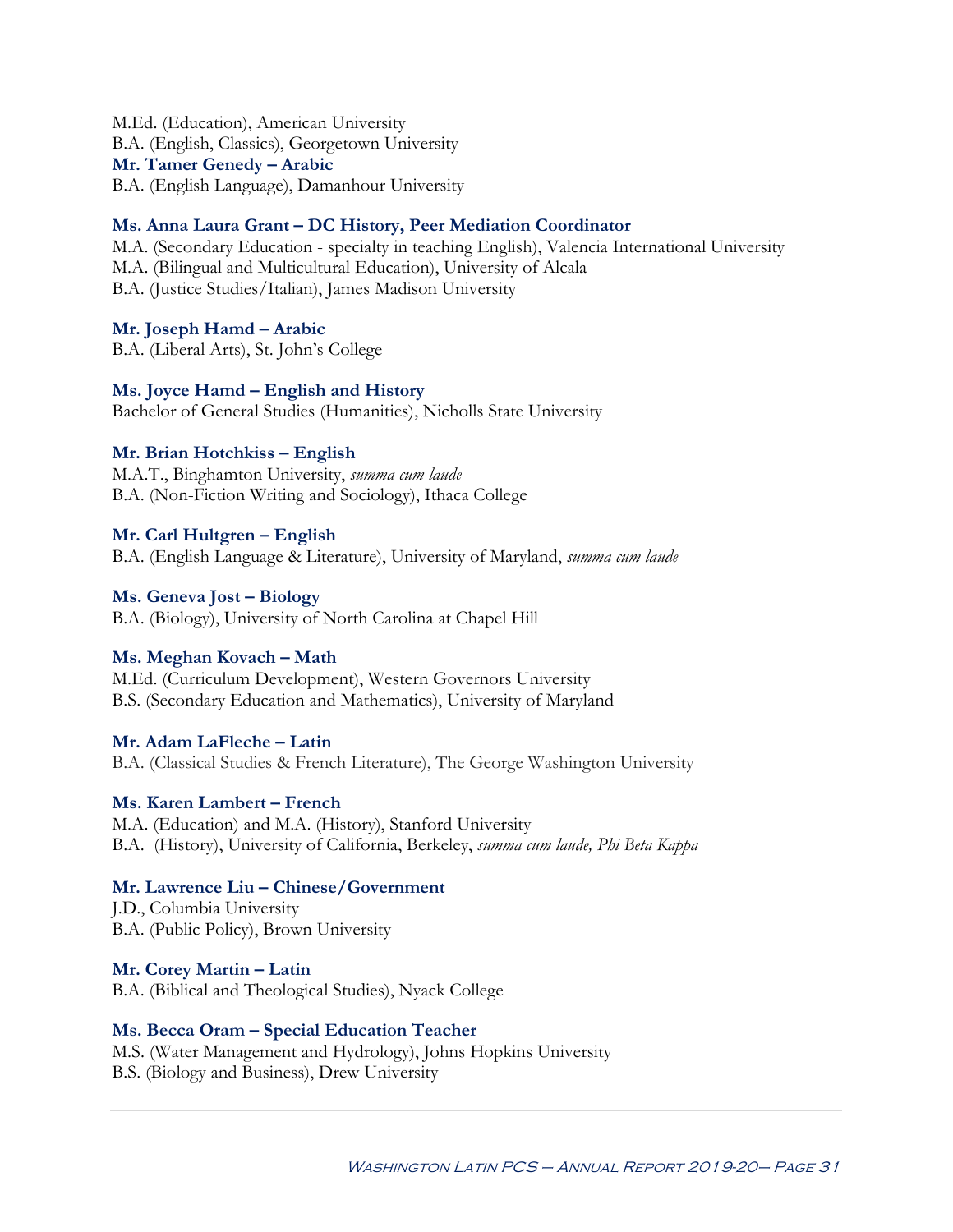#### **Mr. Alexander Porcelli – Arabic**

B.A. (Arabic), Georgetown University, *magna cum laude* **Mr. Christopher Richardson – Mathematics** J.D., The George Washington University

B.A. (Social Relations), Harvard College

#### **Mr. Julian Salazar – Geometry**

B.A. (Art History) and B.S. (Mathematics), Duke University

#### **Ms. Marie Martine Shannon – French**

M.A. (French Literature), Cornell University B.A. and M.A. (Anthropology), University de Bordeaux

#### **Ms. Elisa Shapiro – Physics**

M.S. (Aerospace Engineering), University of Maryland B.A., University of Rochester

#### **Mr. Tom Yonker – Latin**

M.A.T. (German), University of Virginia B.A. (German), Truman State University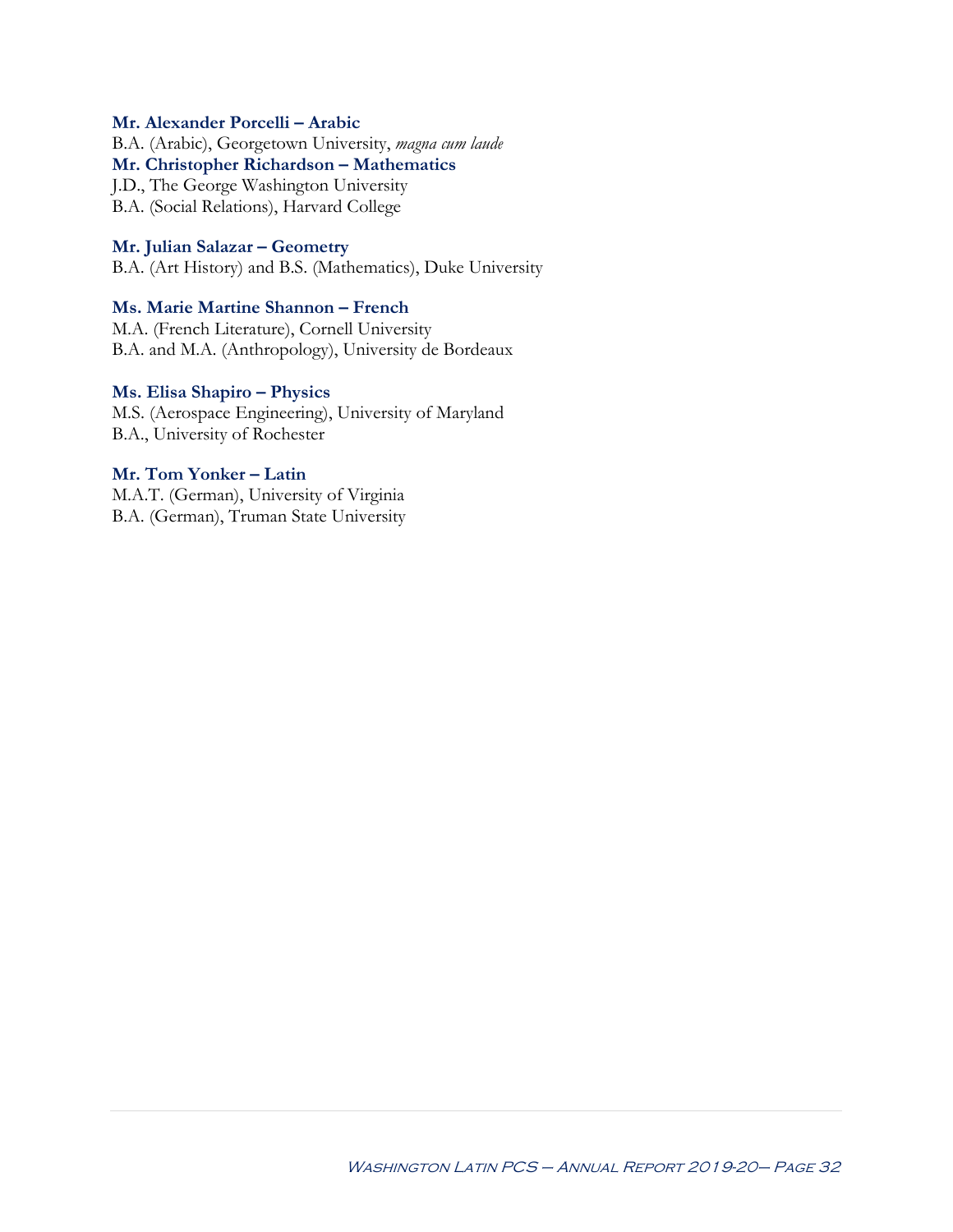## Appendix B: Board Roster

**Mr. Christopher B. Wilkinson** President DC Resident

**Ms. Ragini Dalal** Vice-President DC Resident

**Mr. Timothy Morgan** Treasurer Virginia Resident

**Dr. Georgeanne Matthews** Secretary (through 10/2019) DC Resident

**Ms. Caitlin McGurn** Secretary (11/2020 to present) DC Resident

**Ms. Laurie Ballenger** Member, WL Parent DC Resident

**Ms. Christina Erland Culver** Member DC Resident

**Mr. Barry Caldwell** Member DC Resident

**Ms. Alysse Graham** Member DC Resident

**Ms. Ann Elizabeth Lovett**  Member DC Resident

**Mr. Patrick Mara** Member DC Resident

**Dr. Hunter R. Rawlings** Member DC Resident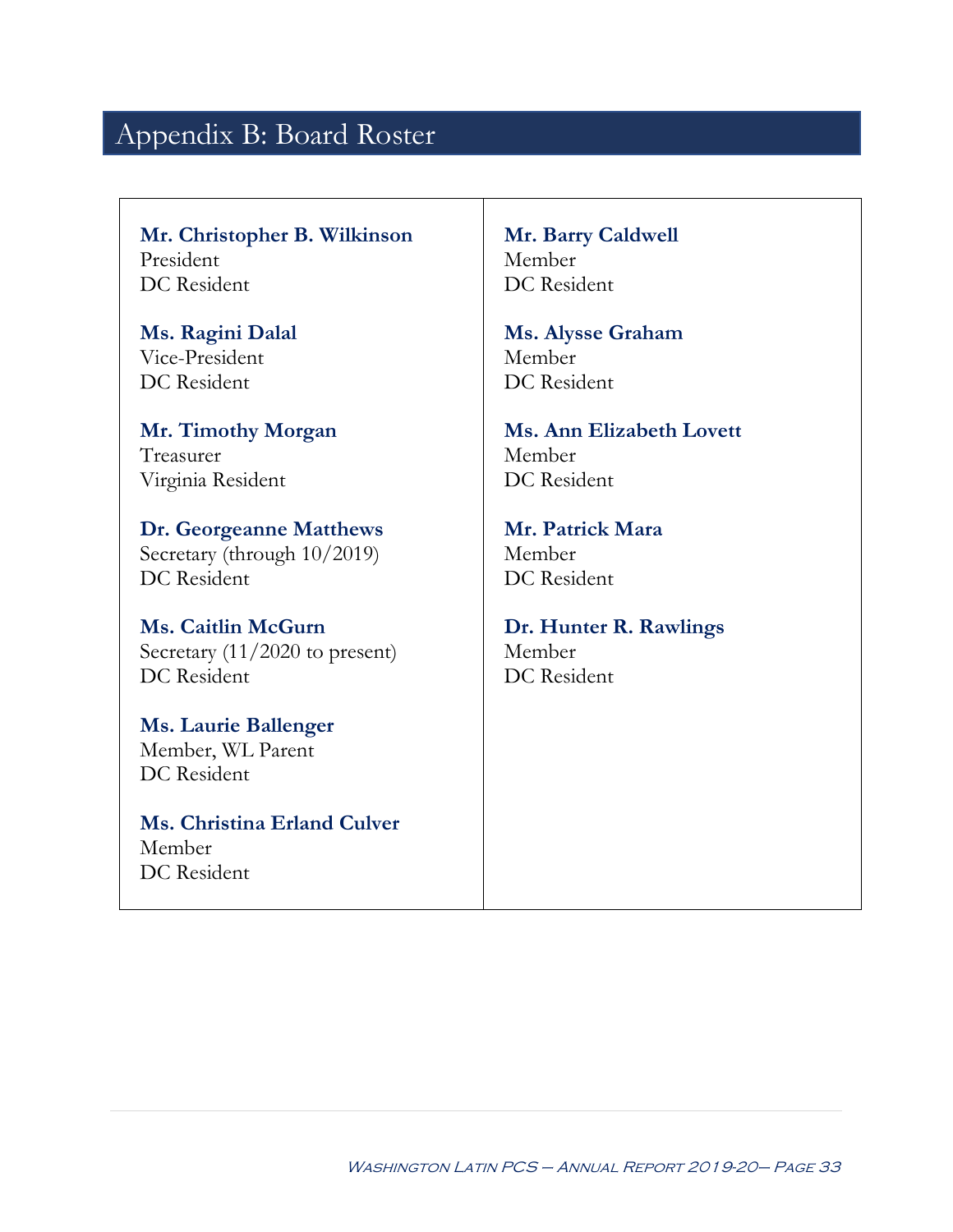# Appendix C: Financials

## **At-Risk Funding**

Latin used at-risk funding toward our 2020 Summer School session that served 180 students for six weeks during the summer.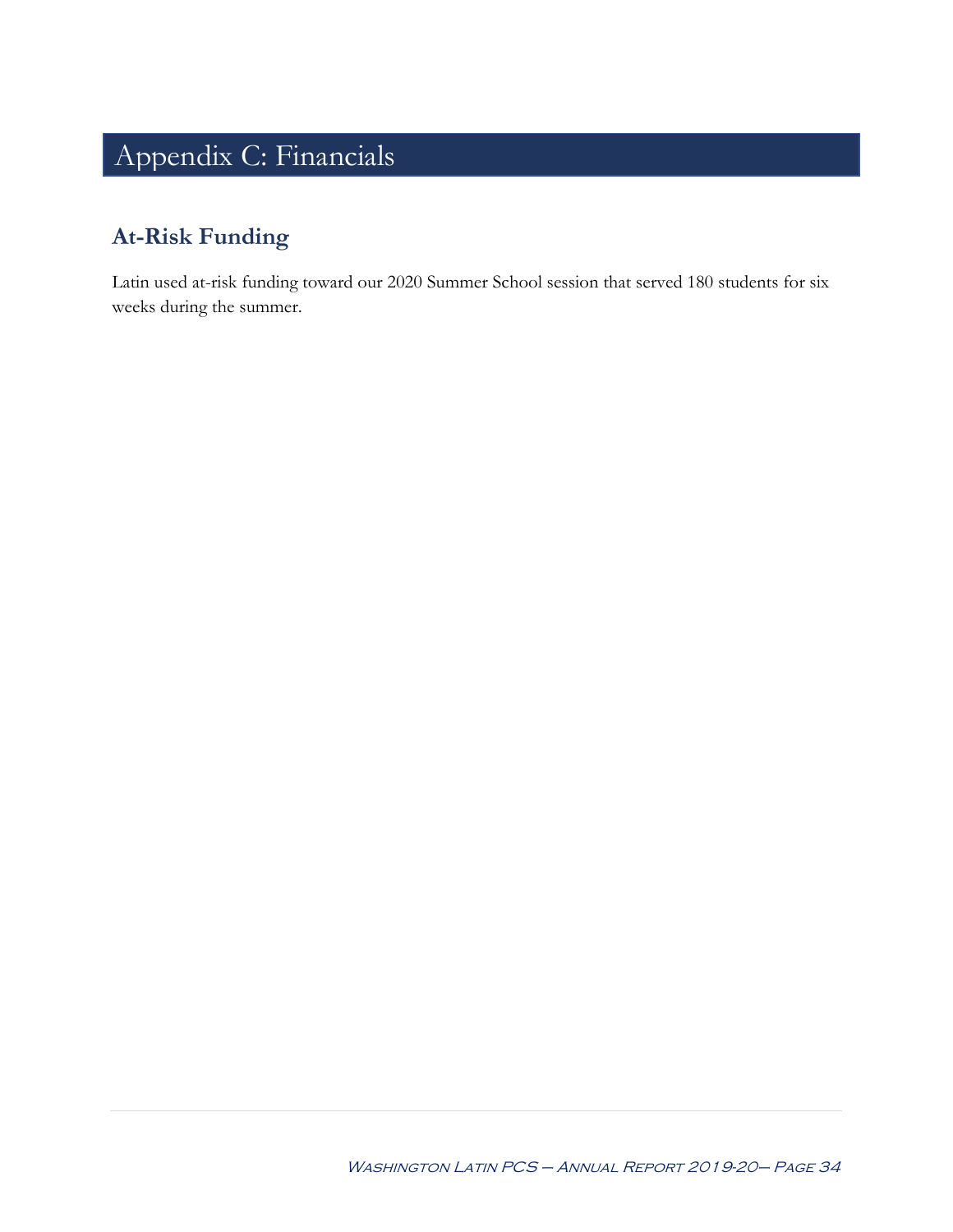# **Washington Latin PCS** FY21 Budget SY 20-21

| <b>NET INCOME</b>                   | 38,503     |
|-------------------------------------|------------|
| <b>TOTAL EXPENSES</b>               | 15,736,914 |
| Extraordinary Expenses Total        | 1,361,032  |
| Interest                            | 293,817    |
| Experienceration and Amortization   | 1,067,215  |
| <b>INCOME</b> Extraordinary         |            |
| <b>NET ORDINARY</b>                 | 1,399,535  |
| <b>Expenses Total</b>               | 14,375,882 |
|                                     | 75,000     |
| <b>Business Expense Contingency</b> | 884,403    |
| Student Expense Office &            | 1,355,070  |
| Occupancy Service Direct            | 610,696    |
| Rent                                | 120,000    |
| <b>Staff-Related Costs</b>          | 90,108     |
| Benefits and Taxes                  | 2,004,354  |
| Salaries                            | 9,236,252  |
| Expenses                            |            |
| Revenue Total                       | 15,775,418 |
| Donated Revenue                     | 6,878      |
| <b>Earned Fees</b>                  | 494,322    |
| Private Grants and Donations        | 1,399,000  |
| Revenue                             | 590,396    |
| State and Local Revenue Federal     | 13,284,822 |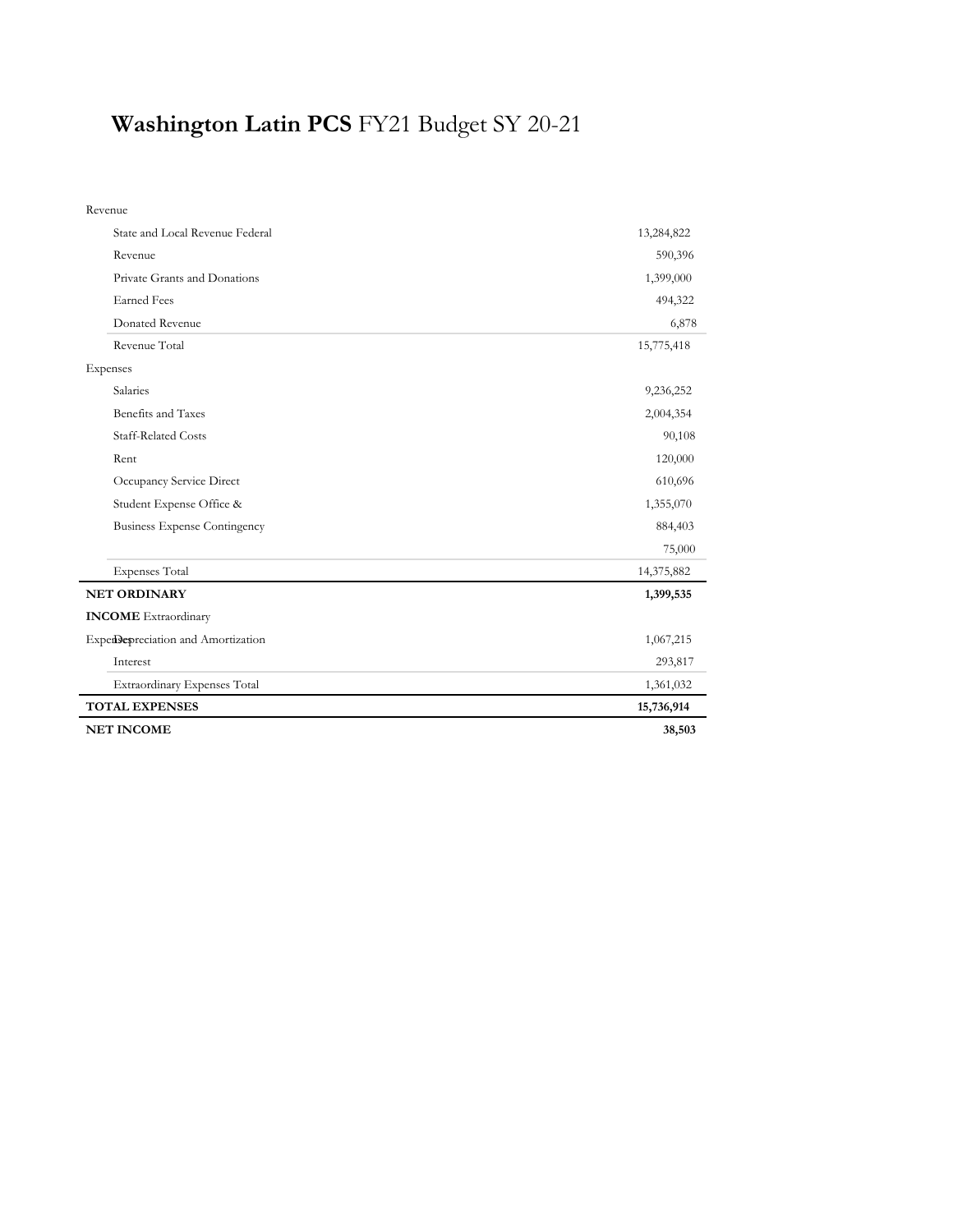## **Balance Sheet**

**Washington Latin**  As of June 30, 2020

| <b>Balance Sheet</b>              | 6/30/2020  |
|-----------------------------------|------------|
| ssets                             | Year End   |
| Assets                            |            |
| <b>Current Assets</b>             |            |
| Cash                              | 13,192,327 |
| <b>Accounts Receivable</b>        | 238,205    |
| Other Current Assets              | 122,402    |
| <b>Intercompany Transfers</b>     | 0          |
| <b>Total Current Assets</b>       | 13,552,935 |
| Noncurrent Assets                 |            |
| Facilities, Net                   | 14,874,051 |
| Operating Fixed Assets, Net       | 200,162    |
| <b>Total Noncurrent Assets</b>    | 15,074,213 |
| <b>Total Assets</b>               | 28,627,148 |
|                                   |            |
| Liabilities and Equity            | Year End   |
|                                   |            |
| Liabilities and Equity            |            |
| <b>Current Liabilities</b>        |            |
| Accounts Payable                  | 158,718    |
| Other Current Liabilities         | 77,635     |
| Accrued Salaries and Benefits     | 777,822    |
| <b>Total Current Liabilities</b>  | 1,014,175  |
| Equity                            |            |
| <b>Unrestricted Net Assets</b>    | 8,174,624  |
| Net Income                        | 4,228,502  |
| Temporarily Restricted Net Assets | 656,979    |
| <b>Total Equity</b>               | 13,060,105 |
| Long-Term Liabilities             |            |
| Senior Debt                       | 14,426,584 |
| Other Long-Term Liabilities       | 126,284    |
| Total Long-Term Liabilities       | 14,552,868 |